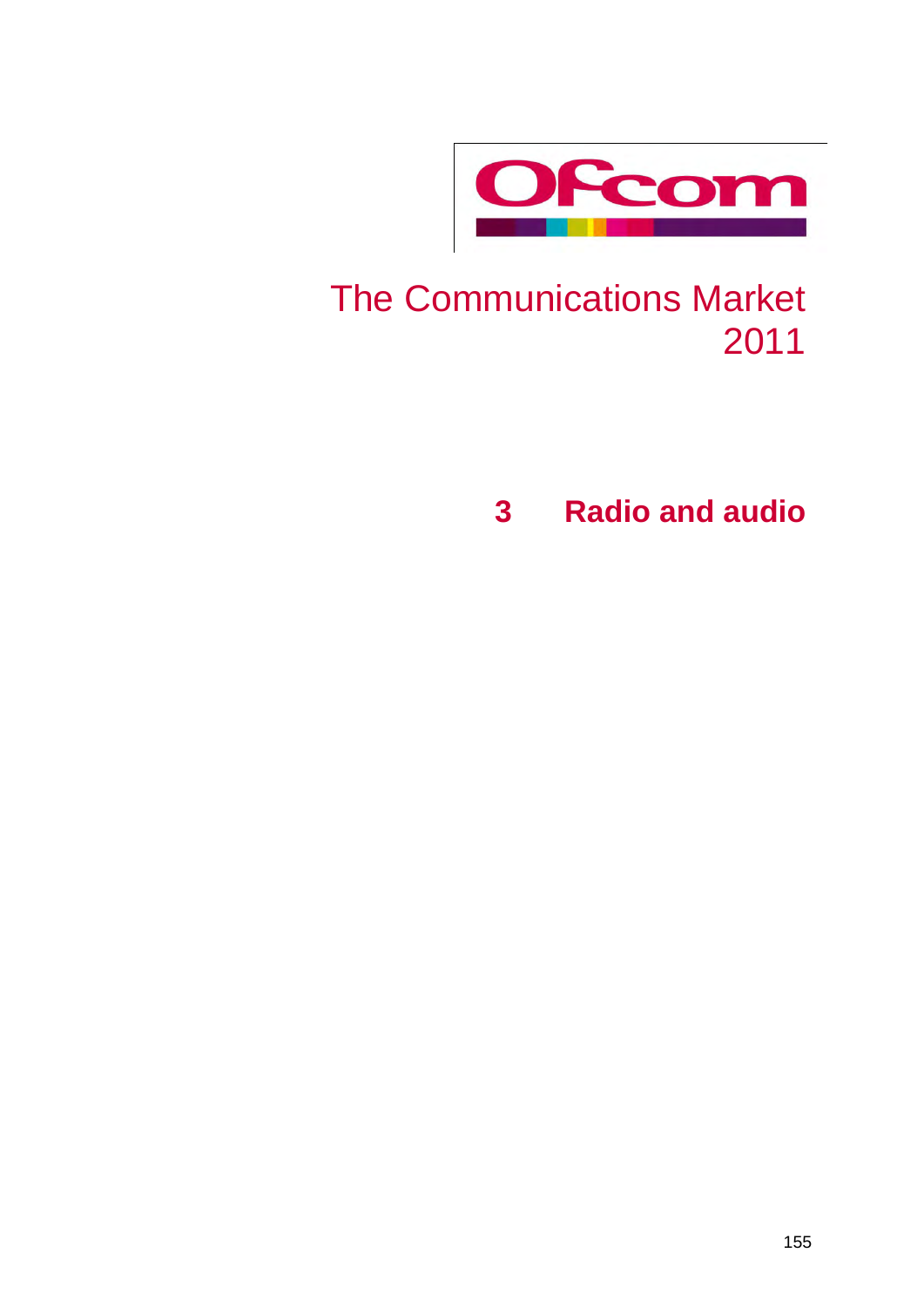# **Contents**

| 3.1<br>3.1.1                                                                                   | Key market developments in radio and audio<br>Industry metrics and summary                                                                                                                                                                                                                                      | 157<br>157                                                                |
|------------------------------------------------------------------------------------------------|-----------------------------------------------------------------------------------------------------------------------------------------------------------------------------------------------------------------------------------------------------------------------------------------------------------------|---------------------------------------------------------------------------|
| 3.1.2<br>3.1.3                                                                                 | Radio revenue up by 2.8% to £1.1bn as commercial revenue stabilises<br>Listening through a digital radio platform accounted for over a quarter<br>(26.5%) of all listener hours in Q1 2011                                                                                                                      | 158<br>159                                                                |
| 3.1.4                                                                                          | The volume of radio listener hours rose by 2.1% in 2010                                                                                                                                                                                                                                                         | 162                                                                       |
| 3.2<br>3.2.1<br>3.2.2<br>3.2.3<br>3.2.4<br>3.2.5<br>3.2.6<br>3.2.7                             | The radio and audio industries<br>Introduction<br>Radio industry revenues and expenditure<br>Radio sector market shares in 2010/11<br>BBC radio services in 2010/11<br>Radio licences<br>Community radio income<br>Recorded music revenue                                                                       | 165<br>165<br>165<br>167<br>170<br>171<br>172<br>174                      |
| 3.3<br>3.3.1<br>3.3.2<br>3.3.3<br>3.3.4<br>3.3.5<br>3.3.6<br>3.3.7<br>3.3.8<br>3.3.9<br>3.3.10 | The radio and audio listener<br>Introduction<br>Weekly radio reach in the UK<br>Listening hours<br>Most listened-to radio stations<br>Digital radio listening trends<br>Digital radio share, by sector<br>Listening patterns across the UK nations<br>Location of radio listening<br>Retail sales of radio sets | 177<br>177<br>177<br>178<br>180<br>181<br>182<br>184<br>185<br>186<br>187 |
| 3.3.11                                                                                         | Online music streaming services<br>Use of digital music services and devices                                                                                                                                                                                                                                    | 188                                                                       |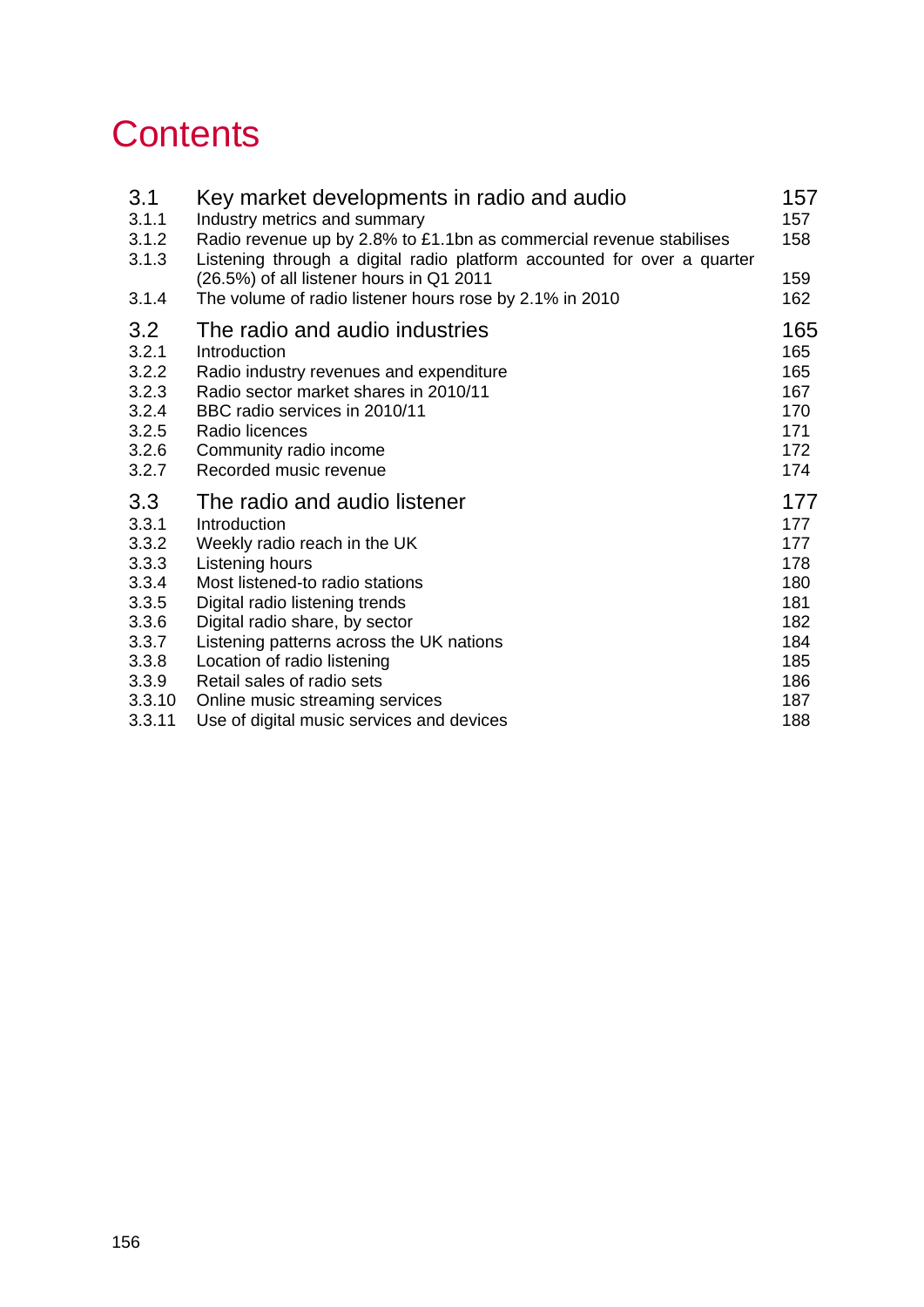# <span id="page-2-0"></span>3.1 Key market developments in radio and audio

# <span id="page-2-1"></span>**3.1.1 Industry metrics and summary**

## **Figure 3.1 UK radio industry key metrics**

| <b>UK radio industry</b>                | 2005    | 2006    | 2007    | 2008    | 2009    | 2010    |
|-----------------------------------------|---------|---------|---------|---------|---------|---------|
| Weekly reach of radio (% of population) | 90.0%   | 89.8%   | 89.8%   | 89.5%   | 89.8%   | 90.6%   |
| Average weekly hours per head           | 21.6    | 21.2    | 20.6    | 20.1    | 19.8    | 20.1    |
| BBC share of listening                  | 54.5%   | 54.7%   | 55.0%   | 55.7%   | 55.3%   | 55.2%   |
| Total industry revenue                  | £1.118m | £1.126m | £1.174m | £1.137m | £1.092m | £1,123m |
| Commercial revenue                      | £530m   | £512m   | £522m   | £488m   | £432m   | £438m   |
| <b>BBC</b> expenditure                  | £588m   | £614m   | £652m   | £649m   | £660m   | £685m   |
| Radio share of advertising spend        | 3.3%    | 3.0%    | 2.9%    | 2.8%    | 2.8%    | 2.7%    |
| DAB digital radio take-up (households)  | 11.1%   | 16.0%   | 22.3%   | 29.7%   | 33.4%   | 35.8%   |

*Source: RAJAR (all adults age 15+), Ofcom calculations based on figures in BBC Annual Report and Accounts 2010/11 note 2c [\(www.bbc.co.uk/annualreport\)](http://www.bbc.co.uk/annualreport), AA/Warc, broadcasters. Revenue figures are nominal.*

This section explores some of the significant developments and trends in the UK radio market. The key findings are:

- **National commercial radio advertising sales and spend by the BBC on UK-wide radio services drove rising radio industry value during 2010 to £1.1bn, up 2.8%.** National commercial advertising revenue rose by 4.5% year on year in 2010, the only commercial revenue type to do so. BBC network stations available on analogue frequencies accounted for 46.7% of the rise in BBC Radio's 2010/11 expenditure, while BBC digital-only stations spend rose proportionally the furthest, up by 13.1% year on year (page [158\)](#page-3-0).
- **In Q1 2011, RAJAR figures showed that digital radio platforms accounted for 26.5% of all radio listening, a 2.5 percentage point (pp) increase on the same quarter the previous year.** Listening through DAB sets accounted for the largest component of digital listening, 16.7% of all listening hours, while digital television and online simulcast streaming represented a further 4.1% and 3.6% respectively (page [160\)](#page-5-0).
- **Listener hours rose to 1.04 billion per week in 2010, up by 2.1% year on year.** All categories of radio service experienced rising listener hours during the year - BBC and commercial radio, national and local. National commercial stations experienced the largest annual increase, up by 7% year on year (page [163\)](#page-8-0).
- **People in the 15-24 age bracket remain a harder-to-reach group for radio**; their listener hours fell by 4.3% year on year, accounting for 11.6% of all radio hours (page [163\)](#page-8-1).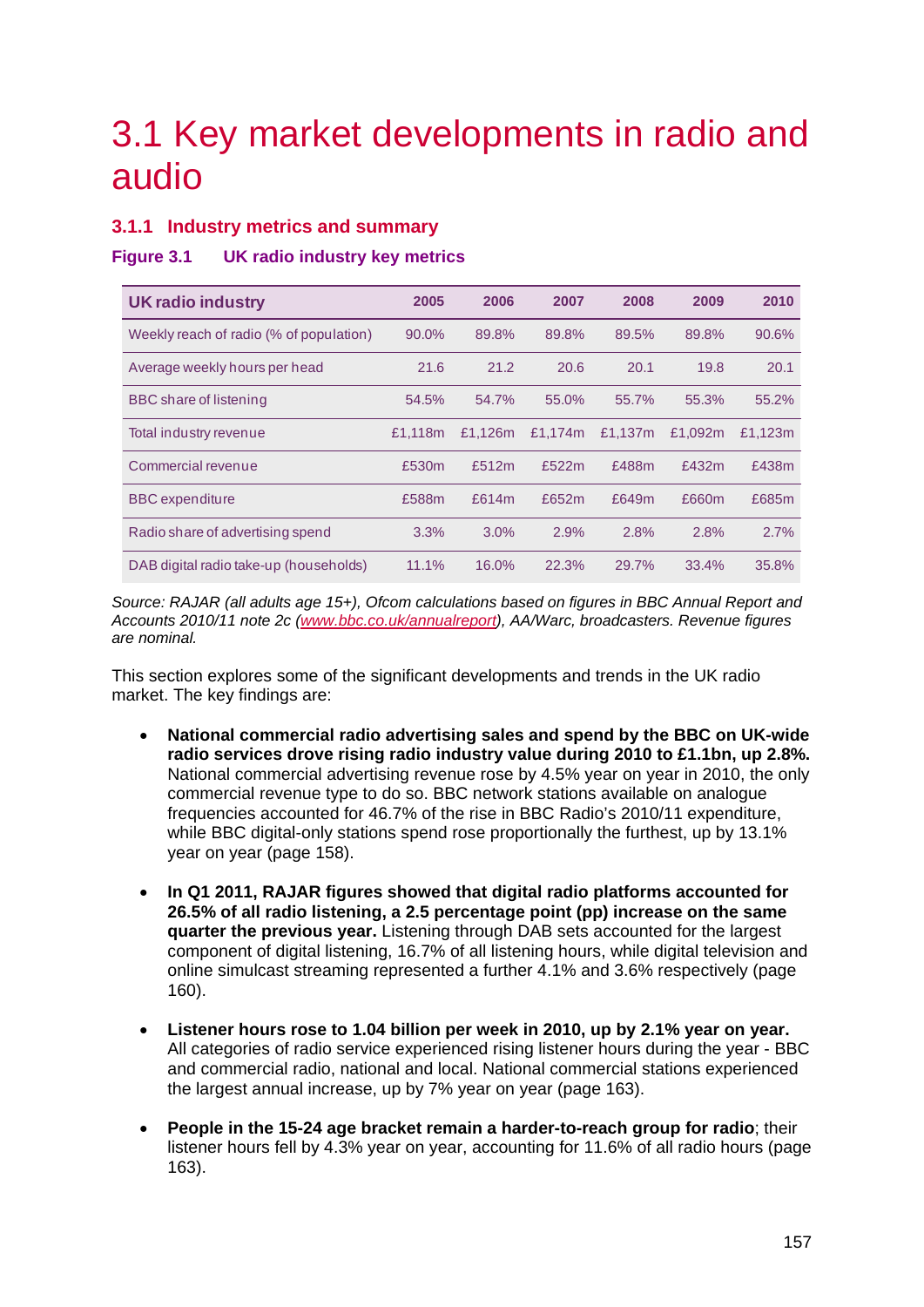# <span id="page-3-0"></span>**3.1.2 Radio revenue up by 2.8% to £1.1bn as commercial revenue stabilises**

Radio industry income in 2010 increased for the first time in three years. It stood at £1.1bn, representing a 2.8% increase on 2009 [\(Figure 3.2\)](#page-3-1). This year's overall increase is due in part to the first commercial revenue increase since 2007, rising from £432m to £438m, up by 1.4% year on year. Estimated spending by the BBC on its radio services was £685m in 2010, up from £660m in 2009, an increase of 3.8% over the year.



<span id="page-3-1"></span>

*Source: Ofcom / operator data / BBC Annual Report 2005-2010 Note: BBC expenditure figures are estimated by Ofcom based on figures in Note 2c of the BBC Annual Report [\(www.bbc.co.uk/annualreport\)](http://www.bbc.co.uk/annualreport); figures in the chart are rounded and are nominal*.

## **Commercial revenues stabilise as national advertising revenue rises by 4.5%**

National advertising sales, the largest contributor to commercial revenues, increased by 4.5% to £210m in 2010. Local advertising, worth £136m, held steady while sponsorship revenue fell by 5.4% from £94m to £89m [\(Figure 3.3\)](#page-3-2). The increase in national advertising revenue was generated for the most part by local radio stations. This may be explained by larger radio groups selling more national advertising across their local stations portfolio.

Despite commercial revenue rising by 1.4% in 2010, average revenue per listener declined from £13.71 to £13.33 over the same period [\(Figure 3.13\)](#page-12-1). This is due to average weekly reach for the commercial sector rising faster (by 4.3% over 2010) compared to revenue.



## <span id="page-3-2"></span>**Figure 3.3 Commercial revenue percentage: 2009-2010**

*Source: Ofcom / operator data 2009-2010*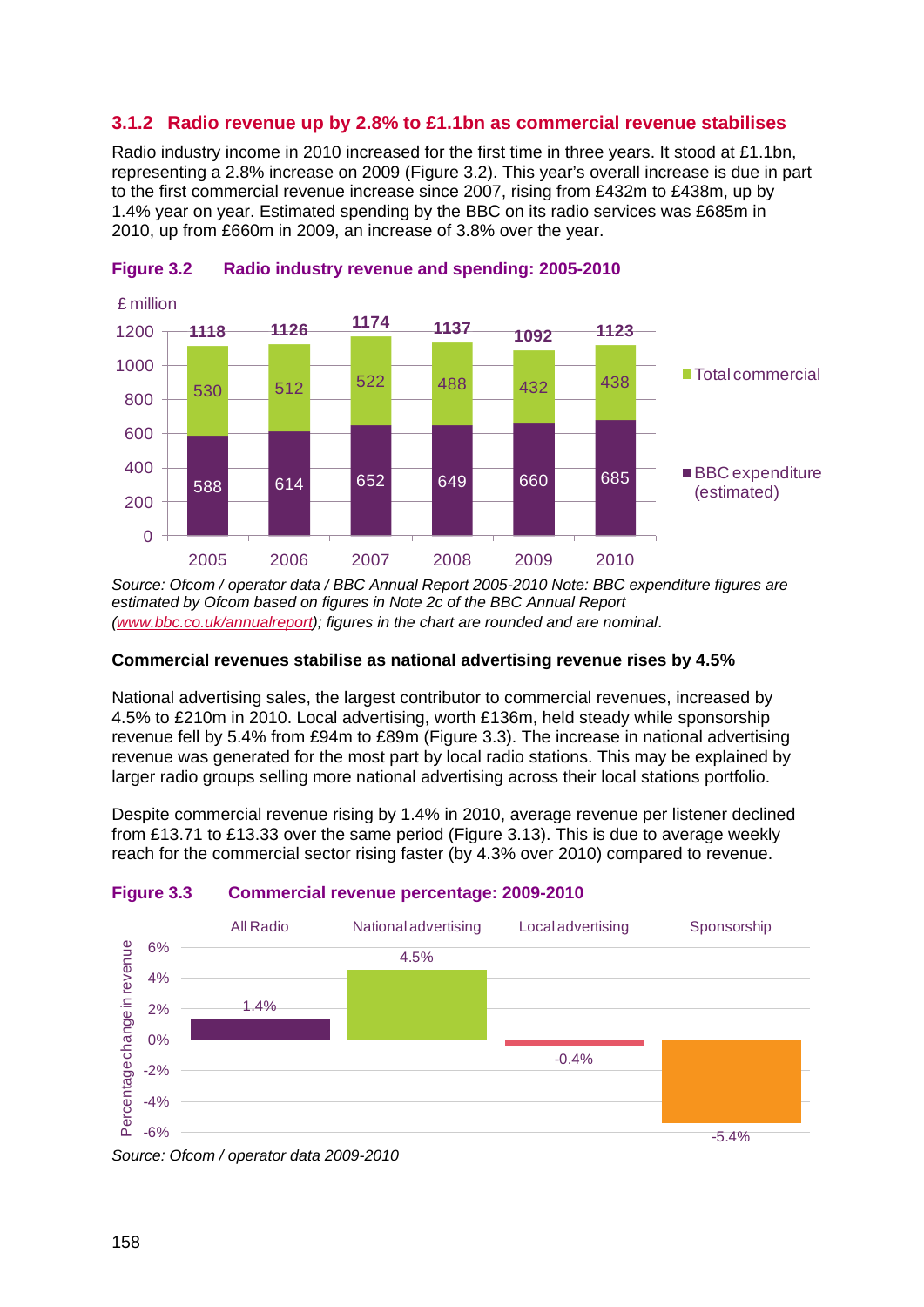#### **The BBC's digital-only radio services experienced the largest proportional increases in spending during 2010/11**

The BBC's Annual Report and Accounts for 2010/11 provides greater detail on its stations' budgets (these data are not directly comparable to data set out [Figure 3.2.](#page-3-1) [Figure 3.4](#page-4-1) shows the percentage change in operating expenditure of BBC radio services between the financial years ending in the first quarter of 2010 and 2011.

With the exception of the BBC Asian Network, spend on the BBC's digital-only station portfolio rose faster than that of the analogue/digital simulcast services. The largest increases were experienced by Radio 5 Live Sports Extra, 1Xtra, 6 Music and Radio 4 Extra (formally BBC Radio 7). BBC Radio 3 was the only service to see its expenditure fall in 2010/11. In combination, the BBC's spending on local and nations stations rose by 5.8%, the same as the average increase in BBC network stations overall.

Excluding overheads, BBC radio spending rose by £35m in nominal terms in the 12 months to the end of Q1 2011. Taken together, digital-only BBC stations' revenue rose by 13.1%, accounting for £5.5m (15.7%) of the increase. Expenditure on the BBC's UK-wide stations available on analogue frequencies increased by 4.9%, amounting to £16.4m (46.7%) of the annual increase. Spending on local and nations' radio services grew by 5.8%, contributing £13.2m (37.6%) to the annual increase.

## <span id="page-4-1"></span>**Figure 3.4 BBC radio stations expenditure percentage change: 2009/10 – 2010/11**



#### Annual % change of BBC radio station expenditure

*Source: BBC Annual Report 2010/11 note 2c [\(www.bbc.co.uk/annualreport\)](http://www.bbc.co.uk/annualreport). Note that these are financial year figures, excluding BBC-wide overheads, and are therefore not directly comparable to those set out in Sectio[n 3.2.2.](#page-10-2) Figures are nominal. It should be noted that the percentage changes are based on operating expenditure for individual stations based on financial years and they do not include BBC-wide overheads; as such they are not comparable with the calendar year figures that are set out in Section [3.2.2.](#page-10-2)* 

## <span id="page-4-0"></span>**3.1.3 Listening through a digital radio platform accounted for over a quarter (26.5%) of all listener hours in Q1 2011**

Digital radio's share of listening hours in Q1 2011 was 2.5pp higher than the same quarter in the previous year; accounting for over a quarter (26.5%) of all listener hours. Listening through a DAB radio accounted for the largest share of digital listening, at 16.7% of the total.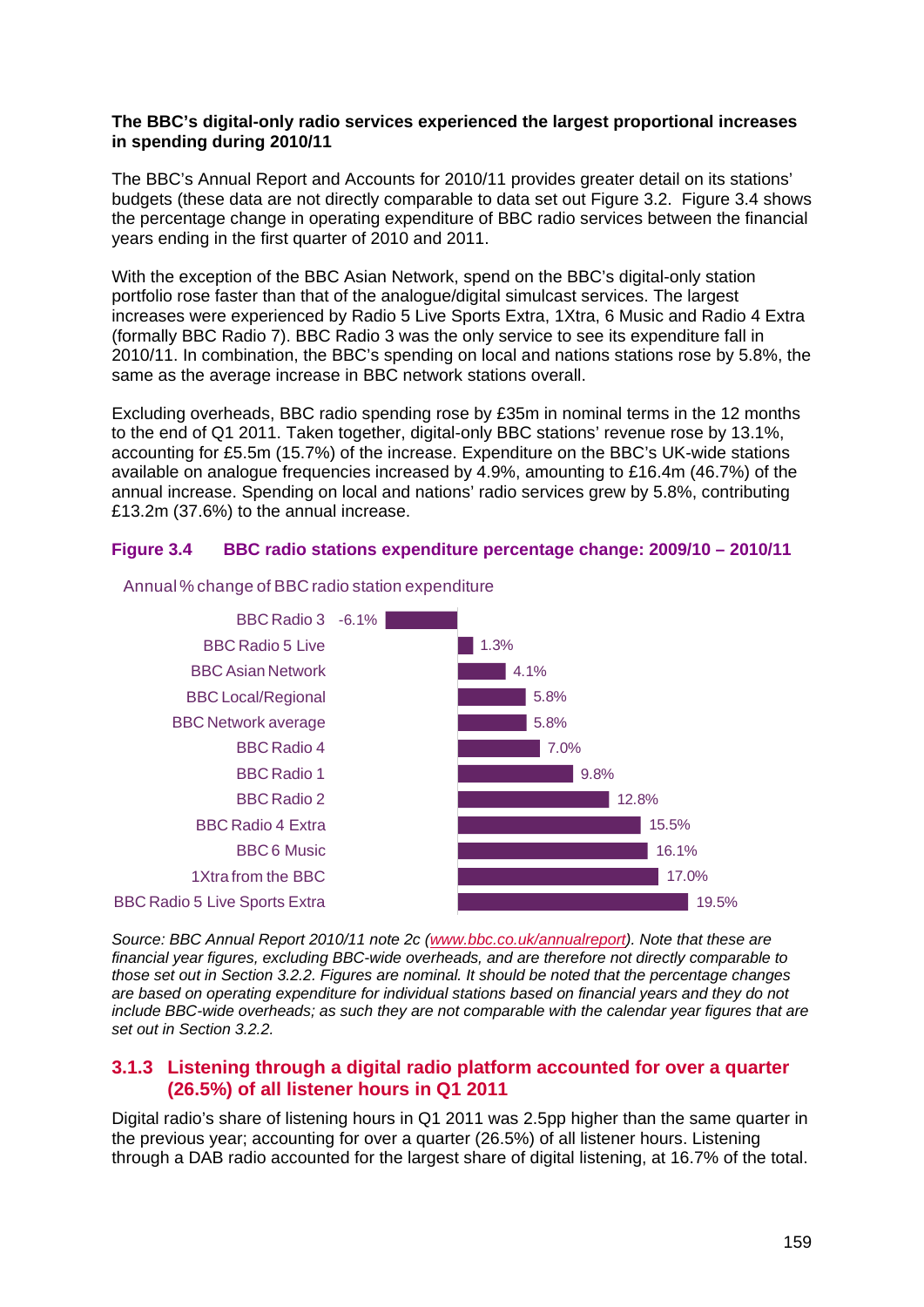Digital television represented a further 4.1%, while the internet accounted for the remaining 3.6%.

[Figure 3.5](#page-5-0) shows the digital radio listening figures by quarter, highlighting the fact that over the past two years, digital listening experienced a larger increase in each Q1 than in other quarters, possibly as devices acquired during December/January start to be used.



<span id="page-5-0"></span>

*Source: RAJAR / Ipsos MORI / RSMB Note: 'Digital unspecified' relates to listening to digital-only stations where the survey respondent has not specified the listening platform used.*

## **Ownership of DAB radio sets rose by 3.7pp to 38.2% of homes in the year to the end of Q1 2011**

Adults claiming to have access to a DAB radio set in the home rose by 3.7pp in the 12 months to Q1 2011; to 38.2%. Take-up has tripled over five years, from 13.6% of homes in 2005; up by 24.6 percentage points over the period.





*Source: RAJAR / Ipsos MORI / RSMB Q1 2005-2011*

Consumers have access to digital radio services through a variety of platforms. By the end of Q1 2011, 93% of households had a digital television decoder connected to their main television set, capable of providing access to digital radio. Moreover, 75% of households had access to the internet at home, supporting access to radio services online.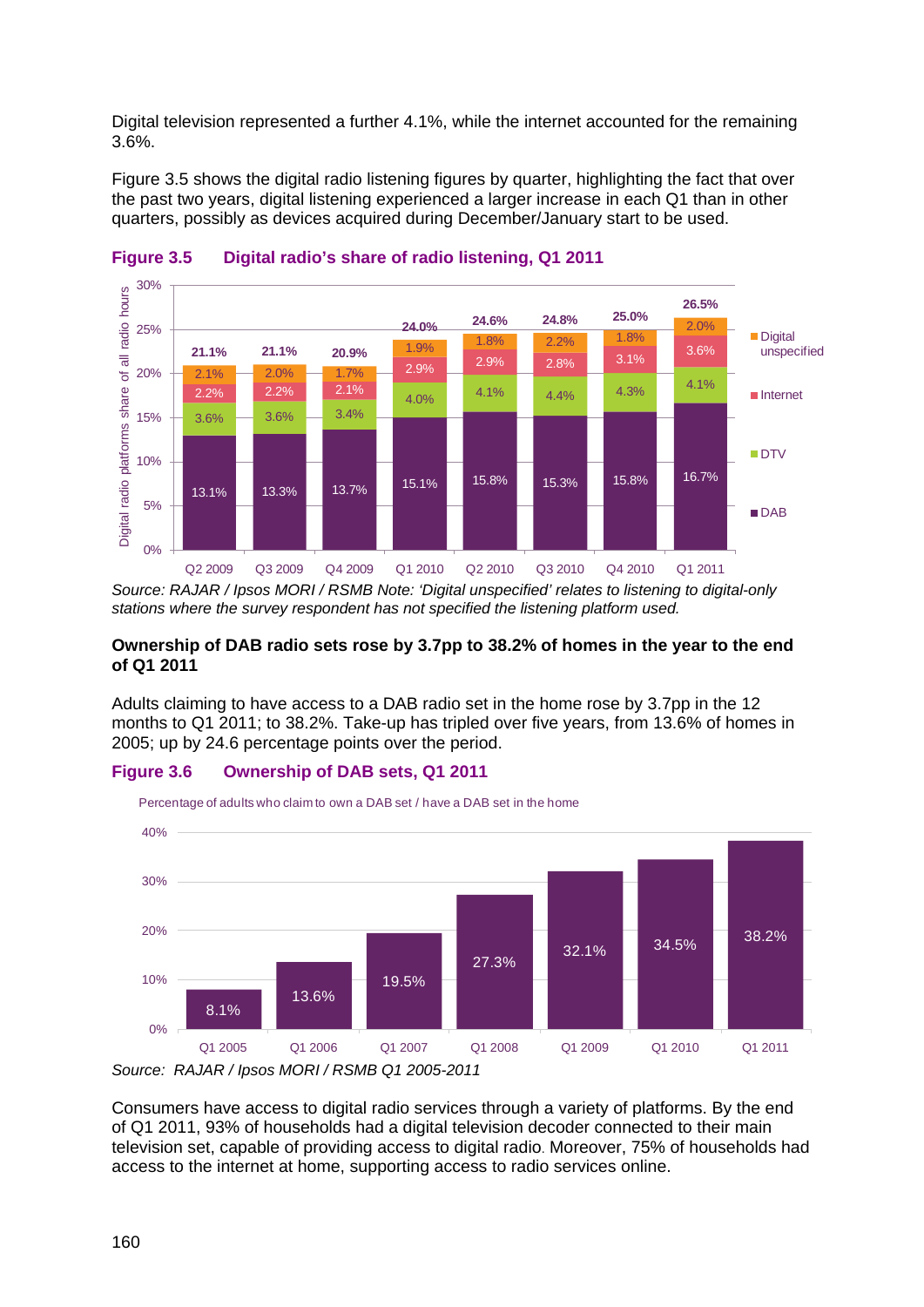

**Figure 3.7 Take-up of equipment capable of receiving digital radio, Q1 2011**

*Source: Ofcom research / GfK / RAJAR Q1 2011*

# **Government policy on digital radio switchover**

The Department for Culture, Media and Sport (DCMS) launched its Digital Radio Action Plan in July 2010. Its purpose is "*not to implement a transition to digital radio, but to provide the information to allow for a well-informed decision by Government on whether to proceed with a radio switchover"*. The plan emphasises that a digital switchover process should be primarily consumer-led. It includes milestones which would need to be achieved before the government could start to implement a transition from analogue to digital radio.

These milestones are when 50% of all listening is on a digital platform and when DAB coverage reaches 90% of the population, including all major roads. [Figure 3.5](#page-5-0) shows that 26.5% of listening takes place on a digital platform. The Government's Digital Radio Action Plan can be found here: [http://www.culture.gov.uk/publications/8218.aspx.](http://www.culture.gov.uk/publications/8218.aspx)

As part of the Action Plan, Ofcom was asked to publish an annual report on the availability and take-up of digital radio services. The most recent *Digital Radio Report* was published on 28 July 2011 and is available at [http://www.ofcom.org.uk/drr11.](http://www.ofcom.org.uk/drr11)

We have also recently published a consultation outlining an approach to building up DAB coverage. This is available at [http://stakeholders.ofcom.org.uk/consultations/dab-coverage](http://stakeholders.ofcom.org.uk/consultations/dab-coverage-planning/)[planning/](http://stakeholders.ofcom.org.uk/consultations/dab-coverage-planning/) and we anticipate presenting a final report to government in Q4 2011.

# **BBC iPlayer radio simulcast requests reached 270 million in the year to Q1 2011**

[Figure 3.8](#page-7-1) sets out the number of radio requests that consumers made through the BBC's iPlayer, broken down into simulcast (i.e. listening to live radio) and listening to previously broadcast radio programmes on demand. In total, 105 million radio requests were made in Q1 2011, compared to 291 million for television. BBC iPlayer radio simulcast requests in Q1 2011 were 12% higher than in Q1 2010. The Q1 2011 figure was boosted in March 2011 by the *Cricket World Cup* on Radio 5 Live and *Chris Moyles' Longest Show Ever for Comic Relief* on BBC Radio 1.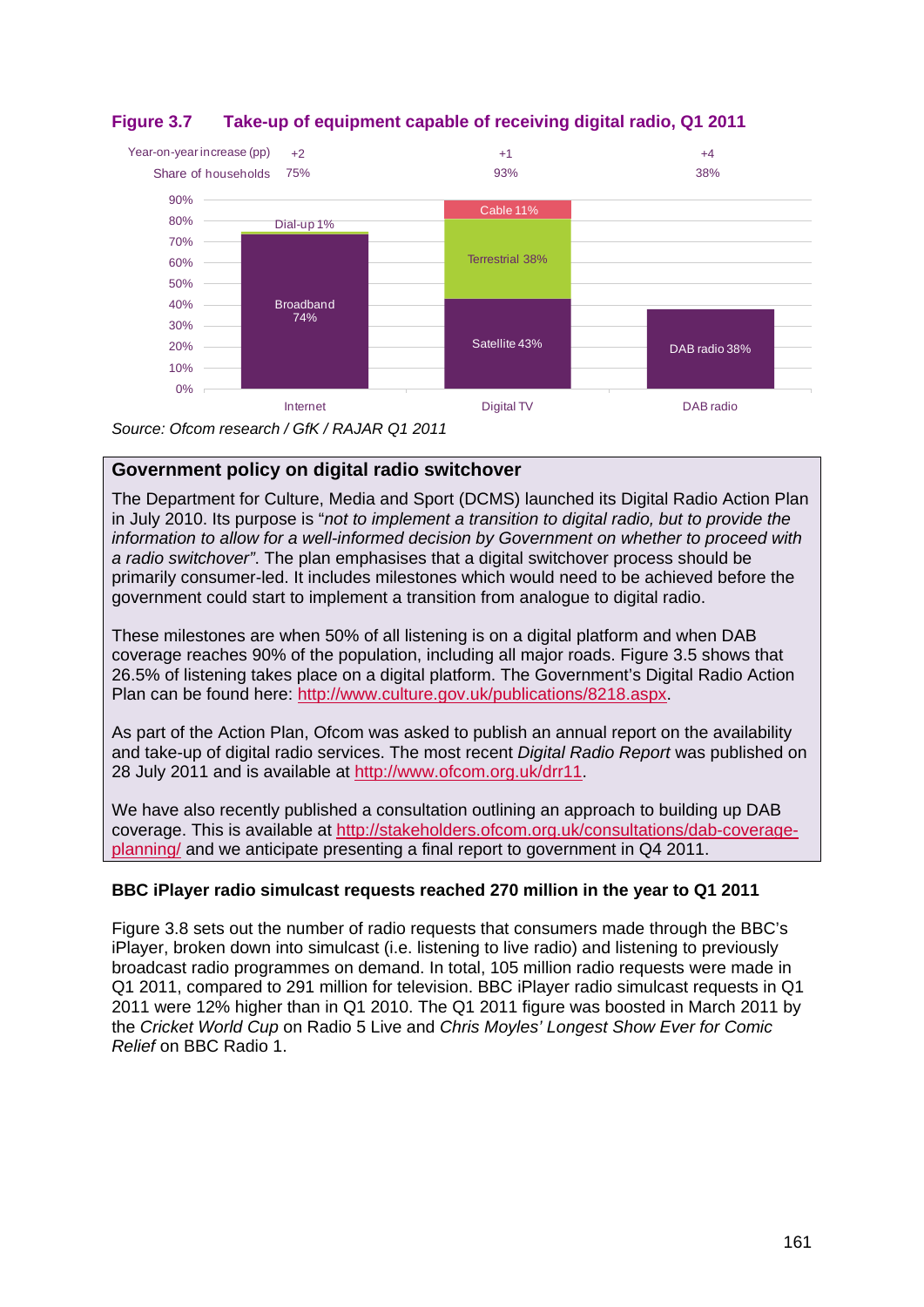

# <span id="page-7-1"></span>**Figure 3.8 BBC iPlayer quarterly radio requests**

*Source: Ofcom calculations based on BBC iStats[23](#page-7-2)*

2011 saw the launch of Radioplayer, offering a single point of online access to BBC and commercial radio stations' simulcasts and podcasts. It allows users to search, switch between and save their favourite participating stations. Each station uses its own branding, advertising and interactive features, and hosts its own web stream and player page. Radioplayer comprises a user portal with navigation and integration functions.

According to Radioplayer, early figures suggest that 5.7 million unique users accessed the service over a four-week period in May 2011, and a total of 22.5 million listening sessions were launched<sup>[24](#page-7-3)</sup>.

# <span id="page-7-0"></span>**3.1.4 The volume of radio listener hours rose by 2.1% in 2010**

Among all 15+ UK adults, RAJAR figures showed that hours of radio listening rose by 2.1% in 2010 to 1,036 million per week. National commercial radio stations saw the largest increase of radio listening in 2010 (up by 7%) while BBC network UK-wide stations were up by 1.6%

The BBC's portfolio of local radio stations experienced a 3.7% increase in listening hours while local commercial radio's hours rose by 1.4%. As a result of these trends, national commercial radio accounted for 11.1% of all radio hours in Q1 2011, while the BBC's network services attracted a 46.3% share. Among local radio stations, the commercial services attracted a higher proportion of listening hours than BBC local radio, with shares of 31.5% and 8.9% respectively.

 $\overline{a}$ 

<span id="page-7-3"></span><span id="page-7-2"></span><sup>&</sup>lt;sup>23</sup> [http://www.bbc.co.uk/blogs/bbcinternet/bbc\\_iplayer\\_press\\_pack/](http://www.bbc.co.uk/blogs/bbcinternet/bbc_iplayer_press_pack/)<br><sup>24</sup> <http://www.radioplayer.co.uk/index.php/large-and-small/>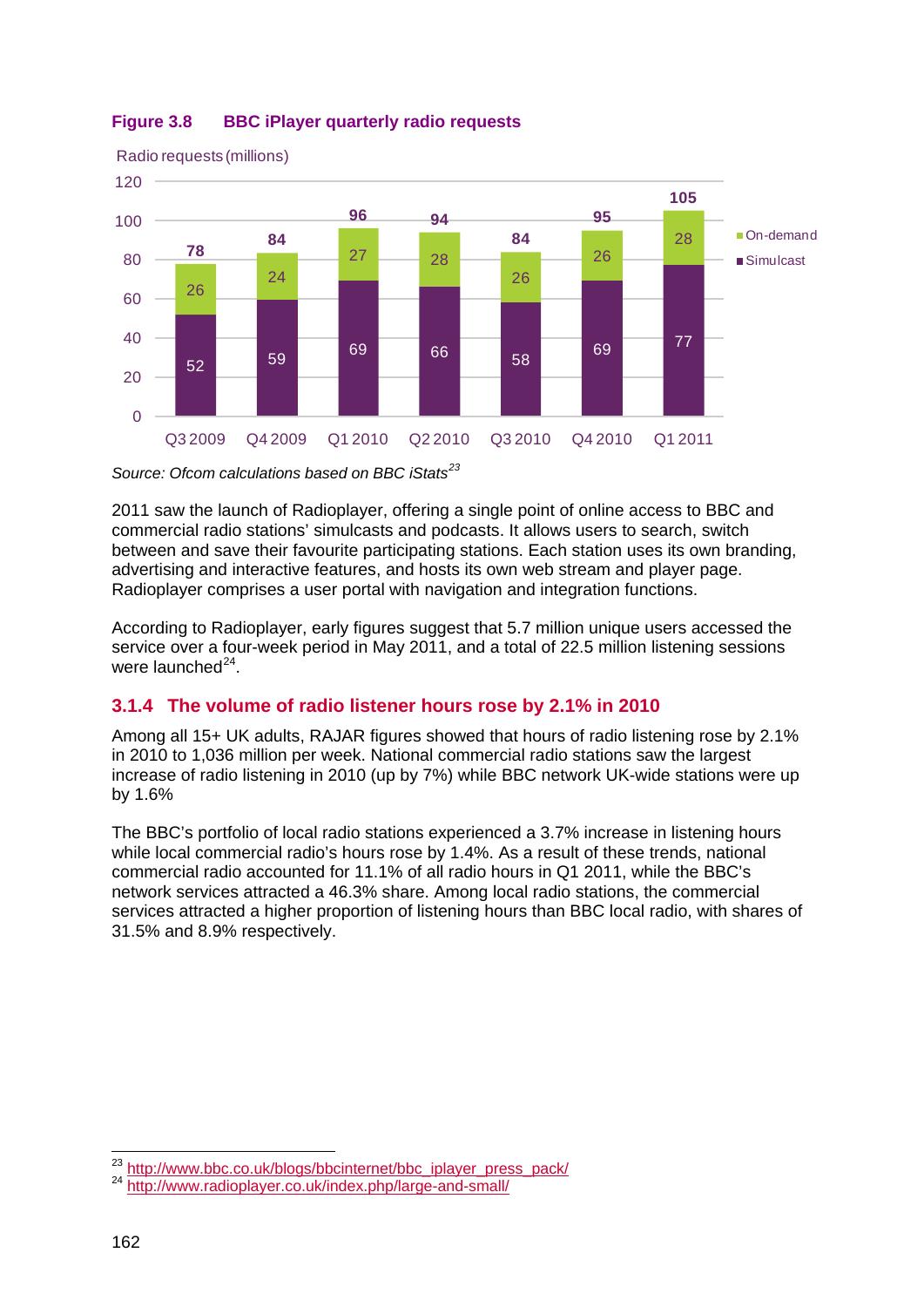

# <span id="page-8-0"></span>**Figure 3.9 Change in listening hours between 2009 and 2010**

*Source: RAJAR, all adults (15+). Data based on calendar year 2009 – 2010*

## **15-24 year olds were the only group of listeners for whom radio consumption did not increase in 2010**

Listeners in the 15-24 age group were the only group for whom listener hours did not increase in 2010, falling instead by 4.3%. 15-24 year olds now make up 11.6% of radio listening in the UK, compared to a share of 13.0% five years ago. The 25-34 year-old age group's share of all listening rose for the first time since 2004; up by 3.9% to 13.9% over the same period.

Listening among 65-74 year-olds increased the furthest year on year, up by 6.3%, while those aged 45-54 accounted for the largest proportion of listening, representing nearly one in five (18.1%) of all listener hours.



# <span id="page-8-1"></span>**Figure 3.10 Changes in listening hours, 2010 vs. 2009, by age**

*Source: RAJAR, all adults (15+). Data based on calendar year 2009 – 2010*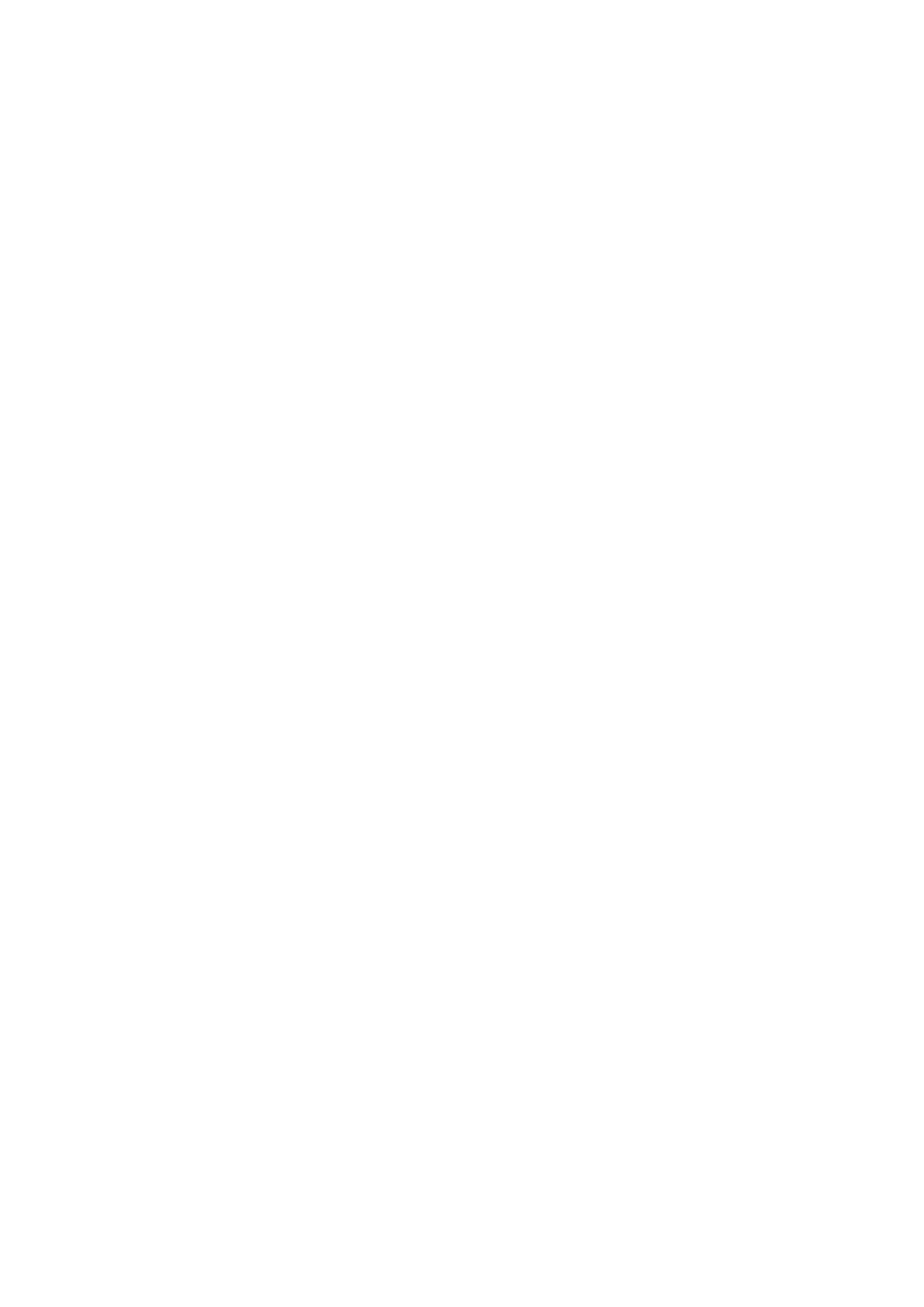# <span id="page-10-0"></span>3.2 The radio and audio industries

# <span id="page-10-1"></span>**3.2.1 Introduction**

This section examines the characteristics of the UK radio and audio content industries. It focuses on commercial and community radio station revenue and BBC radio expenditure, together with the main players' audience shares.

Key points in this section include:

- **Total UK radio industry income was £1.1bn in 2010, up by 2.8% in a year.** Recorded music revenue was £1.2bn for 2010. This compares with TV industry revenue of £11.8bn in the same year (page [166\)](#page-11-0).
- **Commercial radio revenue stabilised during 2010, rising a little to £438m, the first nominal increase since 2007.** Ofcom estimates that BBC radio spending increased by 3.8% in 2010 to £685m, representing 61% of the industry income as a whole (page [166\)](#page-11-0).
- **Radio's share of advertising spending declined by 0.1pp in 2010 to 2.7% of the total.** Annual WARC figures show that overall spending on advertising in the UK grew by 8.1% year on year, with spend on radio rising by 4%, leading to a lower share of the overall market (page [167\)](#page-12-2).
- **The two largest commercial radio groups accounted for 56% of commercial radio listening hours in Q1 2011**, a three percentage point decline on Q1 2010. The commercial sector as a whole accounted for 43% of all radio listening hours in Q1 2011, a 1.3pp increase over the year (page [169\)](#page-14-0).
- **Recorded music revenues fell by 8.6% in 2010.** This was despite revenues from digital business models rising by 15%, as the value of physical music sales fell further than the rise from online sales. Digital sales accounted for 24% of recorded music revenue in 2010, a 5pp increase on 2009. Singles sales accounted for 98.7% of online music by volume and albums for 83.2% of the volume of physical retail sales (page [175\)](#page-20-0).

# <span id="page-10-2"></span>**3.2.2 Radio industry revenues and expenditure**

## **Radio industry revenue increased by 2.8% in 2010 to reach £1.1bn**

We estimate that total radio industry income (commercial radio revenue and BBC expenditure on radio services) in 2010 stood at £1.1bn, up by 2.8% year on year. This was the first increase in total income since 2007.Estimated spending by the BBC on its radio services was £685m in 2010, up from £660m in 2009. Spending increased by 3.8% over the year, compared to a 1% increase on estimated BBC TV expenditure (to £2.7bn) and a 1.4% increase on its online services (£212m).

Commercial radio revenues were also up in 2010, rising from £432m to £438m, up 1.4% year on year. National advertising sales were responsible for the commercial revenue increase, increasing 4.5% on 2009 to £210m. Local advertising sales stabilised at £136m while sponsorship revenue fell by 5.3% to £89m.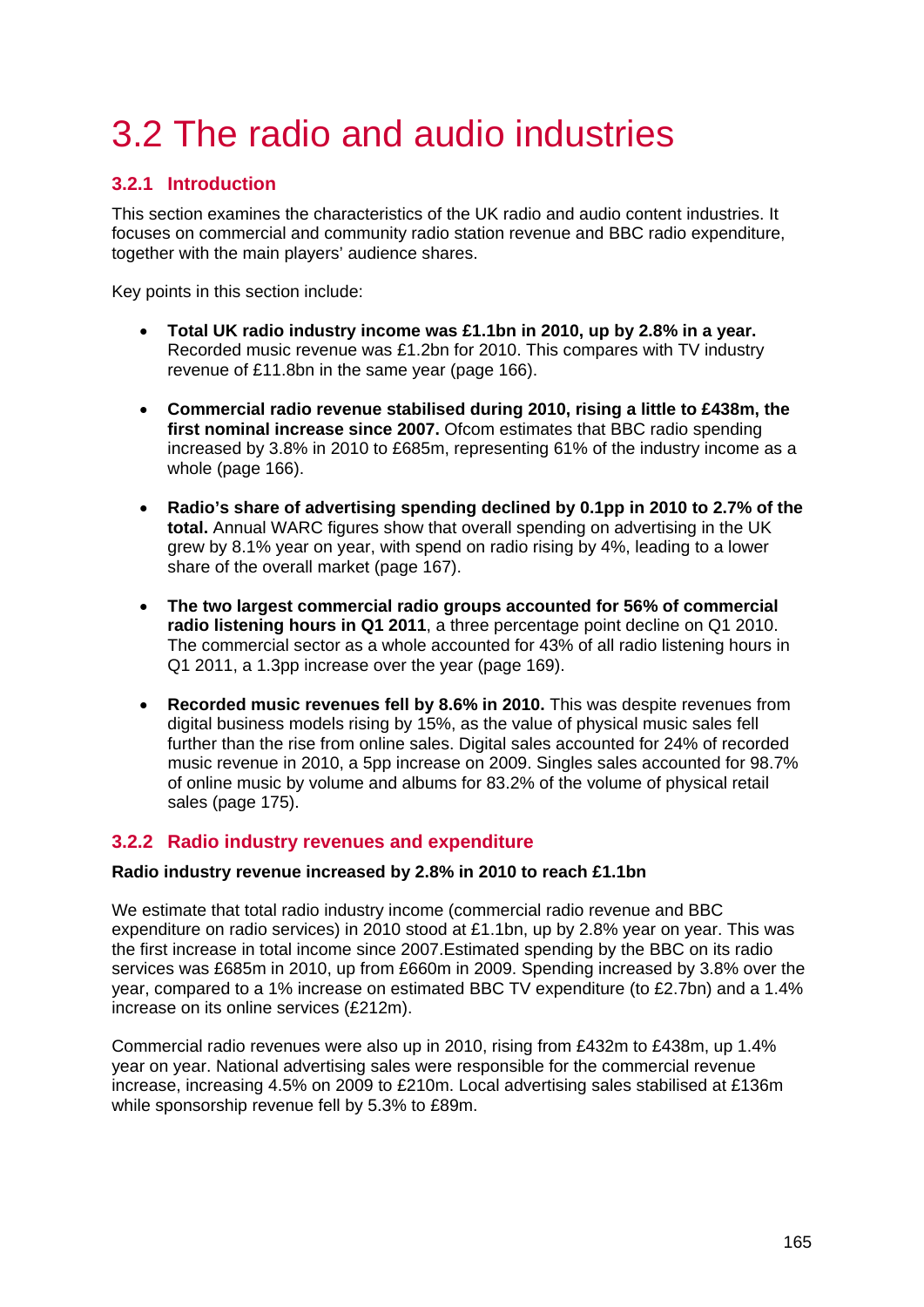

<span id="page-11-0"></span>**Figure 3.11 UK commercial radio revenue and BBC radio spending**

*Source: Ofcom / operator data / BBC Annual Report 2005-2010 Note: BBC expenditure figures are estimated by Ofcom based on figures in Note 2c of the BBC Annual Report [\(www.bbc.co.uk/annualreport\)](http://www.bbc.co.uk/annualreport); figures in the chart are rounded and are nominal.* 

The data in [Figure 3.11](#page-11-0) combine Ofcom's estimate of BBC expenditure on radio services (including overheads, drawing on information from the BBC's 2010/11 Annual Report) with data from commercial radio licensees. Every year, licensees are required to submit annual revenue returns to Ofcom, breaking down revenue into national and local advertising revenue and sponsorship. As we rely on licensees to submit returns within the set deadlines, the aggregate revenue figures may not always represent 100% of the commercial market.

### **Radio advertising expenditure stabilised in 2010 but its share of display advertising fell**

Against the background of total UK advertising market spend increasing by £1.2bn in 2010 to £15.7bn (a 8.1% nominal increase), the Advertising Association/Warc reported that radio's share of that total fell by 0.1pp in 2010 to 2.7%.

The 4% year-on-year increase in radio advertising expenditure, shown in [Figure 3.12,](#page-12-2) represents the first annual increase since 2007. Note that the data set out in this chart represent advertising expenditure and are sourced from the AA/Warc; the radio advertising income data set out in [Figure 3.11](#page-11-0) is collected by Ofcom, and represents advertising spend net of any production and agency fees.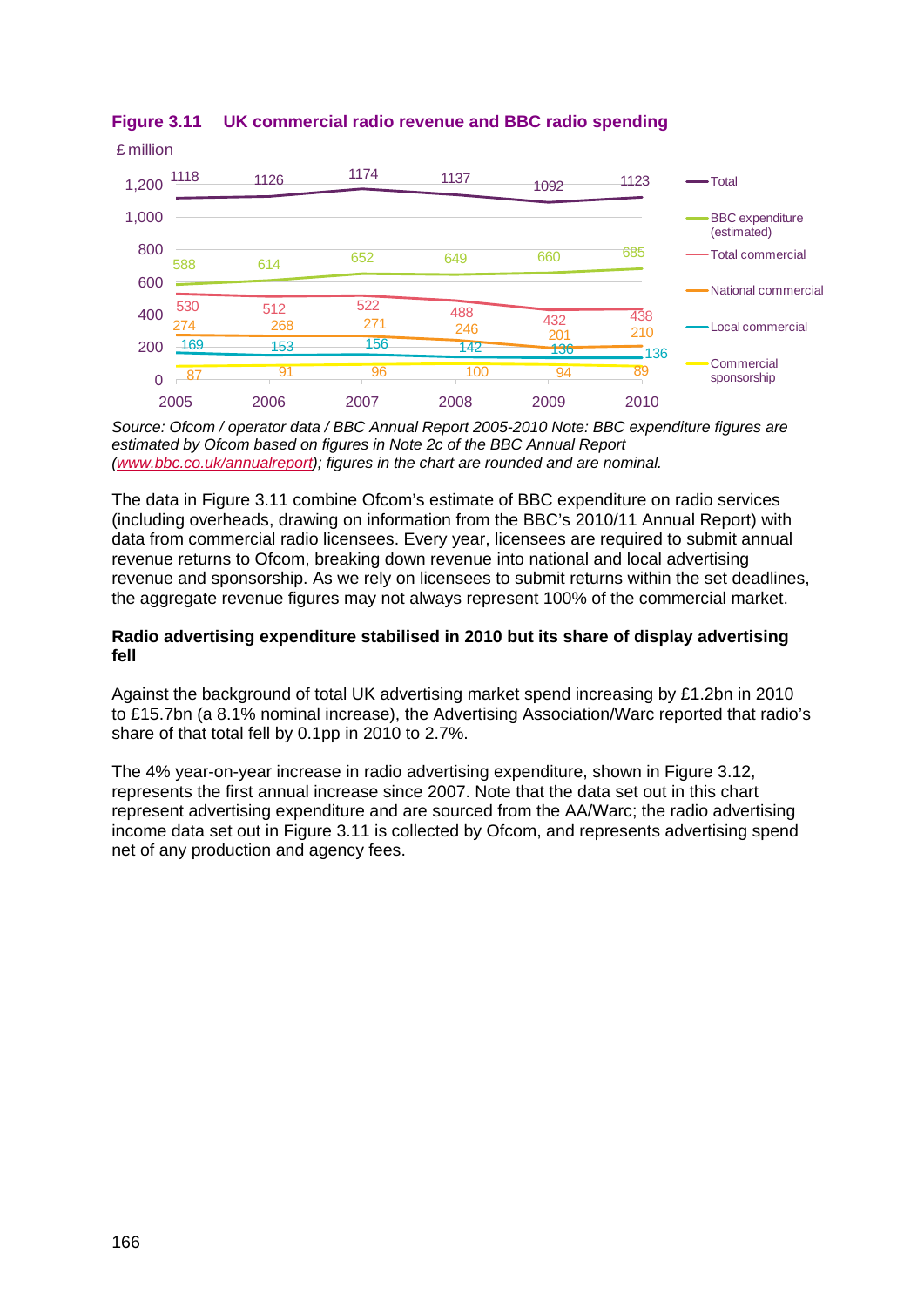

## <span id="page-12-2"></span>**Figure 3.12 UK radio advertising spend and share of display advertising: 2008 – 2010**

*Source: AA/Warc Expenditure Report. Figures are nominal.*

## **Commercial radio revenue per listener fell by 38 pence in 2010 to £13.33**

Despite an increase in commercial revenue, revenue per listener fell once again in 2010, by 38p to £13.33, a 2.8% reduction year on year. [Figure 3.13](#page-12-1) sets out revenue per listener by dividing the total net broadcasting revenue generated by the commercial radio sector by average weekly listener reach. Average weekly reach of commercial radio increased by 3.7% between Q4 2009 and Q4 2010, a larger increase than commercial revenue.



## <span id="page-12-1"></span>**Figure 3.13 Commercial radio revenue, per listener**

*Source: Broadcasters and RAJAR, 2005-2010. Figures are nominal.*

# <span id="page-12-0"></span>**3.2.3 Radio sector market shares in 2010/11**

## **Commercial radio station ownership shifts from smaller to medium-sized radio groups**

Following significant consolidation among the largest commercial radio groups, culminating in Global Radio's 2008 purchase of GCap Media and Chrysalis Radio, the past two years have seen some significant consolidation among the smaller commercial radio companies,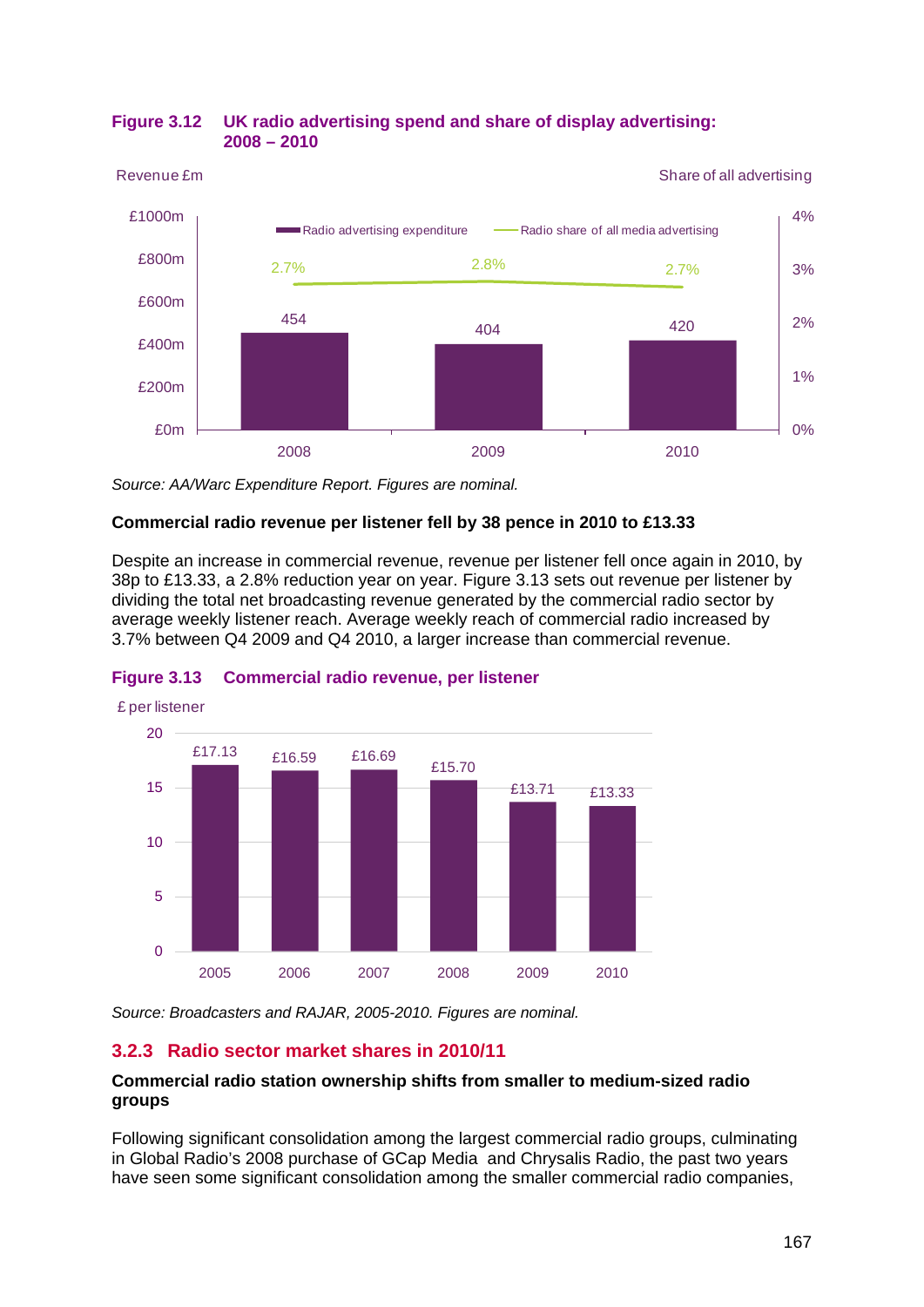with UKRD Group taking control of a number of licences formerly held by The Local Radio Company and its various subsidiaries, while new players in the market such as Celador Radio, Quidem and Media Sound Holdings have brought together groups of licences formerly under a variety of different owners.

A few stations have left group structures to return to independent ownership, such as Isle of Wight Radio, Silk FM in Macclesfield, Dune FM in Southport and Imagine FM in Stockport.

Global Radio is the largest group in the commercial radio by number of licences held, accounting for over a fifth (22%) of all those on issue, although it should be noted that the size of licences (measured by the size of the population each covers) varies considerably across the radio sector. [Figure 3.14](#page-13-0) also shows that the Bauer Radio group is the second largest, with 14% of all commercial analogue radio licences.



<span id="page-13-0"></span>**Figure 3.14 Number of commercial analogue licences owned, by group** 

*Source: Ofcom, June 2011*

# **BBC radio services accounted for 55% of all radio listening in Q1 2011**

The BBC's combined share of all radio listening was 54.8% in Q1 2011, in line with its share in earlier years; network radio attracted a 46% share while BBC local/nations' radio drew a further 8.7%. The UK's two largest commercial radio groups, Global Radio and Bauer Radio, accounted for a further 27.2% of all radio listening in Q1 2011, representing 56.3% of all commercial radio listening – this figure fell by 3pp on Q1 2010.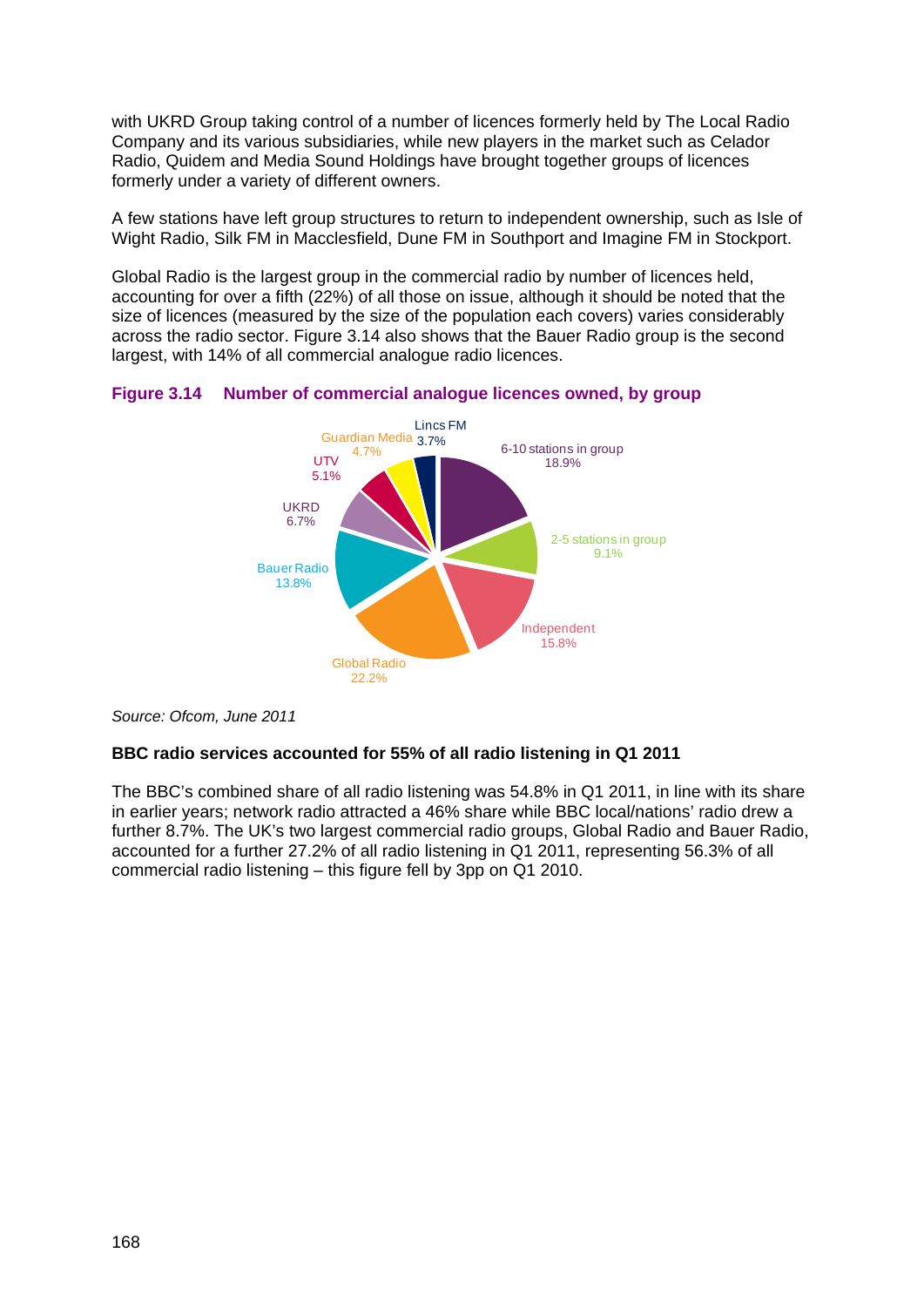

# **Figure 3.15 Share of all radio listening hours, Q1 2011**

*Source: RAJAR, (all adults 15+), Q1 2011, does not include community radio listening*

## **Commercial radio groups' reach rose by 3.2pp year on year**

Commercial radio's weekly reach stood at 66% in Q1 2011, a 3.2pp rise on Q1 2010. In Q1 2011 the weekly reach of national commercial stations was 27% compared with 51% for local commercial.

[Figure 3.16](#page-14-0) illustrates the average weekly audience reach of the seven largest commercial radio groups in the UK in Q1 2011. The top six all saw their reach rise in the year to Q1 2011. The largest increases came from the two largest radio groups; Global Radio's weekly audience rose by 2.2pp to reach 38.2% (19.7 million adults) while Bauer Radio increased 1.7pp to 25.9% (13.3 million).

## <span id="page-14-0"></span>**Figure 3.16 Commercial radio by weekly audience reach: Q1 2011**



Global Bauer GMG UTV Absolute Orion Lincs FM

*Source: RAJAR, (all adults 15+), Q1 2011 Note: pp = percentage points increase*

0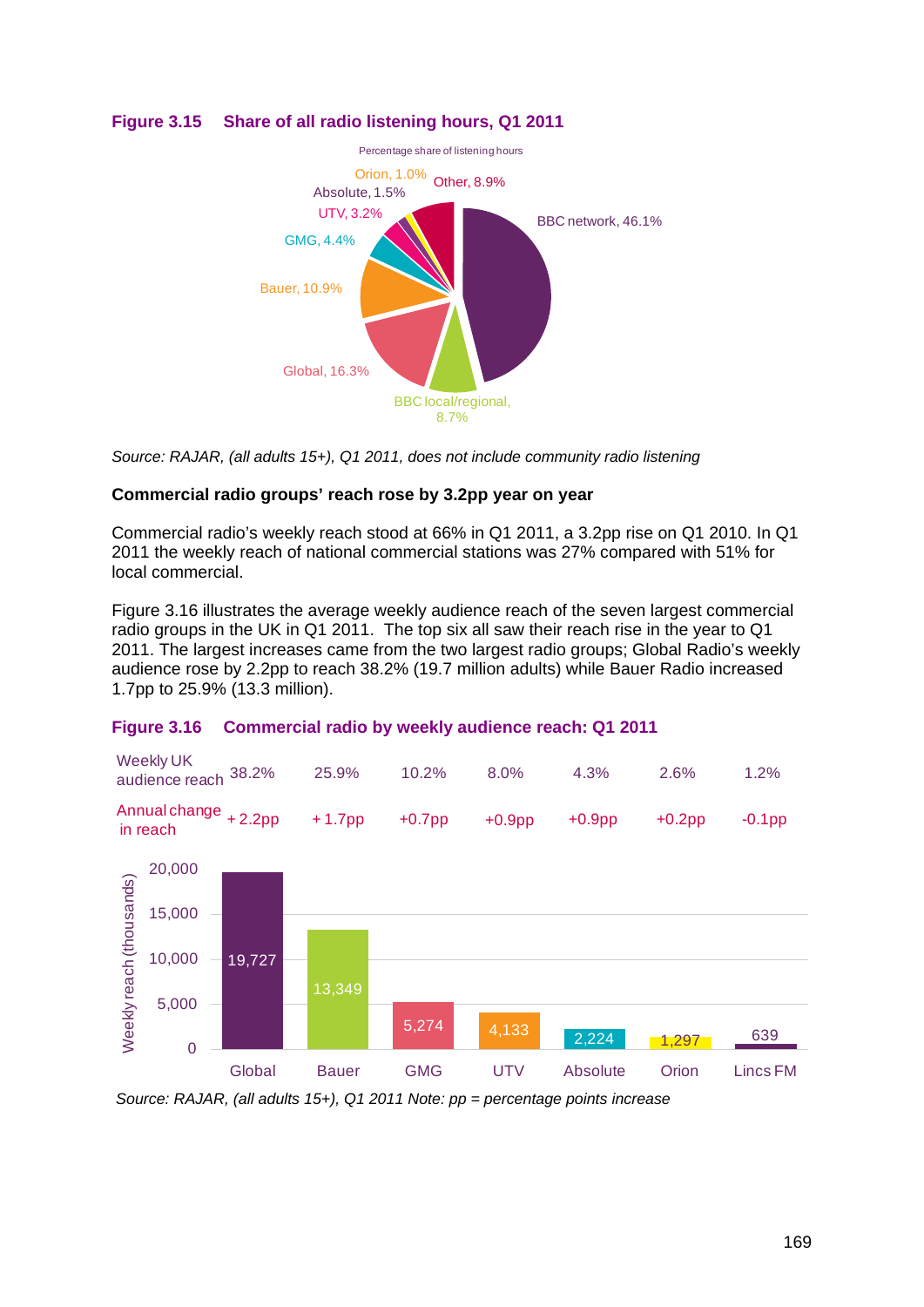# <span id="page-15-0"></span>**3.2.4 BBC radio services in 2010/11**

BBC radio's 55% share of all radio listening in Q1 2011 was accompanied by a collective weekly reach of 68% of the adult population during 2010. Excluding BBC-wide overheads, the services received £638.9m of funding in 2010/11. This portfolio is made up of two components: BBC local and nations' stations include all BBC local and regional stations in England and the national stations for Scotland, Wales and Northern Ireland. BBC network stations include those that cover the whole of the UK, some stations of which are available exclusively on digital radio.

### **BBC Radio 2 remains the UK's most listened-to radio station**

BBC Radio 2 was the only BBC station whose reach fell year on year. Despite the 0.2% decline in the last 12 months, it remained the UK's most listened-to station, with a weekly reach of 28.2% of the adult population. BBC Radio 1 remained the second most listened-to station, with a reach of 22.9%, in line with the previous year.

The reach of all other BBC network radio stations rose year on year [\(Figure 3.17\)](#page-15-1) by between 0.3% and 1.4%; the collective reach of BBC local/nations stations rose by 0.3% over the same period. The reach of BBC Radio 4 and the BBC World Service rose the furthest since 2009, up by 1.4% and 1.0% respectively.

#### <span id="page-15-1"></span>**Figure 3.17 Weekly reach of BBC stations, Q1 2011**



Average weekly listening (% UK adults), and year on year change

Source: RAJAR, (all adults 15+), Q1 2011

## **BBC Radio 2 had the largest percentage increase in spend among individual BBC radio stations in 2010/11**

BBC Radio content spending rose from £463.6m in 2009/10 to £483.4m in 2010/11, up by 4.3% over the period. BBC Radio 2 saw the largest increase in content spending, with a 15.6% rise to £46.7m. The budget of Scottish Gaelic service BBC Radio nan Gàidheal saw the largest contraction, with a 9.5% reduction to £3.8m.

BBC Radio 4 had the largest content spend of any individual BBC station, at £92.8m in 2010/11. The lowest spend came from BBC Radio 5 Live Sports Extra at £2.5m, excluding individual BBC local radio stations in England.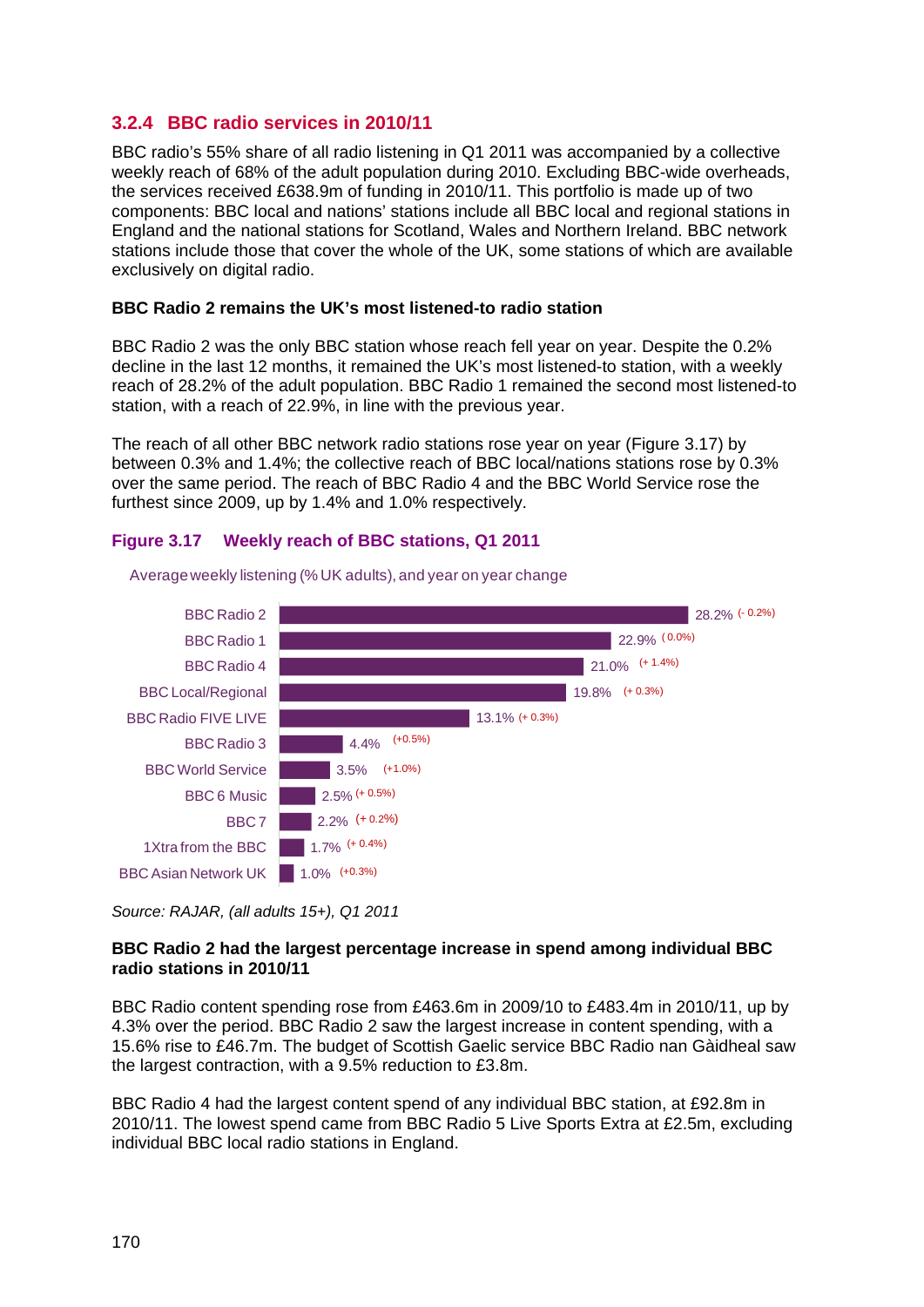<span id="page-16-1"></span>



*Source: BBC Annual Report 2010/11 Part 2 [\(www.bbc.co.uk/annualreport\)](http://www.bbc.co.uk/annualreport).*

Note that the figures in [Figure 3.18](#page-16-1) cover radio content only; they exclude radio infrastructure and distribution expenditure as well as BBC-wide overheads.

#### **BBC network stations' cost per listener hour tended to be the lowest within its radio portfolio**

[Figure 3.19](#page-16-2) sets out the cost of BBC radio stations per adult (15+) listener hour for 2010/11. The BBC's Gaelic and Welsh language nations' services, BBC Radio nan Gàidheal and BBC Radio Cymru, had the highest cost per listener hour, at 13.7p and 12.9p respectively. BBC network services tended to have a lower cost per listener hour, with BBC Radio 2 lowest at 0.5p. BBC Asian Network and BBC Radio 3 had comparatively high costs per listener hour for BBC network services, at 6.7p and 5.9p respectively.

#### <span id="page-16-2"></span>**Figure 3.19 BBC radio stations: cost per listener hour of programmes, 2010/11**



<span id="page-16-0"></span>*Source: BBC Annual Report 2010/11 Part 2 [\(www.bbc.co.uk/annualreport\)](http://www.bbc.co.uk/annualreport).*

## **3.2.5 Radio licences**

There are 298 local commercial services in operation and broadcasting on analogue (53 on AM and 245 on FM) across the UK. Many of these licences share programming; for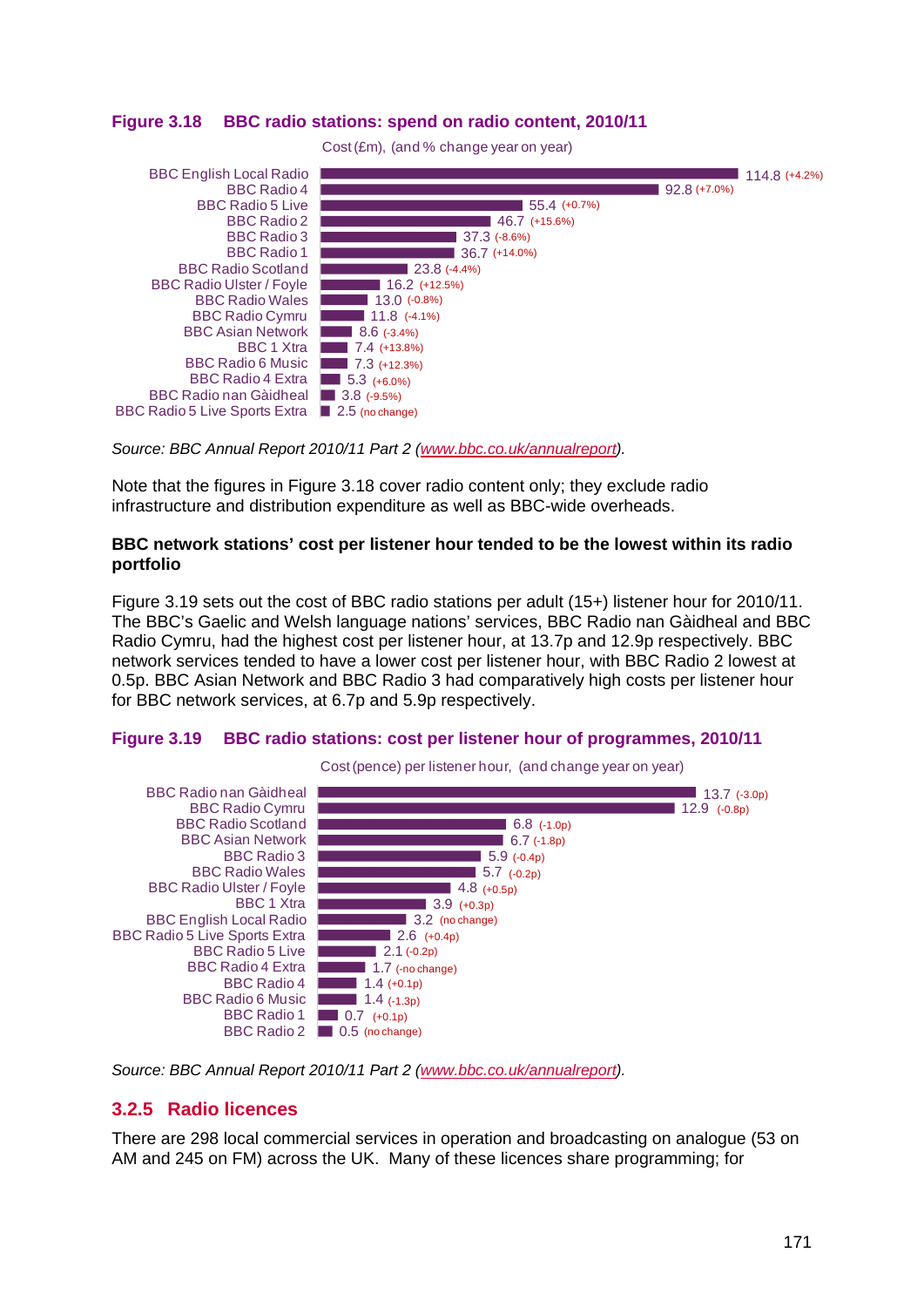example, all of the 23 Gold services on AM carry the same programming. Across the Global Radio-owned Heart services (32 licences), there are 17 distinct services.

There are three national commercial services on analogue (talkSPORT and Absolute on AM and Classic FM), all of which are available on the Digital One DAB multiplex, which covers England, Scotland and Wales. The digital radio multiplex in Northern Ireland broadcasts two of the national services (talkSPORT and Classic) in addition to seven other services.

The number of national digital-only stations has grown over the past year, with Smooth Radio, Jazz FM and Absolute 90s being added to the line-up, bringing the total number of national DAB stations to 13 (this excludes services like Kiss, which are available across most of the UK via a range of local DAB multiplexes).

There are 46 local digital radio multiplexes. Services on these consist of simulcasts of local services, quasi-national services (i.e. services that are available on some local multiplexes but not all) and occasionally some digital-only services.

There are 193 community radio stations broadcasting (five on AM and 188 on FM) as of June 2011. Community radio licences are awarded to small-scale operators working on a not-for-profit basis to serve local areas or particular communities. No new licences have been issued since July 2010, although applications are now being invited for a third round of licensing.

| <b>Type of station</b>       | <b>AM</b> | <b>FM</b> | <b>AM/FM</b><br>total |
|------------------------------|-----------|-----------|-----------------------|
| Local commercial             | 53        | 245       | 298                   |
| UK-wide commercial           | 2         | 1         | 3                     |
| <b>BBC UK-wide networks</b>  | 1         | 4         | 5                     |
| <b>BBC</b> local and nations | 36        | 46        | 46                    |
| Community radio              | 4         | 188       | 193                   |
| <b>TOTAL</b>                 | 96        | 484       | 545                   |

## **Figure 3.20 UK radio stations broadcasting on analogue: July 2011**

*Source: Ofcom, July 2011 Note: the conditions of each licence will determine the amount of programming that may be shared between these licensed services. Here we have taken the view that a service providing at least four hours a day of separate programming (even if the same brand has other services) equals one service.*

# <span id="page-17-0"></span>**3.2.6 Community radio income**

#### **Average community radio income fell by 6% in the twelve months to the end of 2010**

The main source of income for community radio stations is grants, for example from the Community Radio Fund, the Arts Council, the Ministry of Defence, local authorities or the National Lottery.

Average income per station stood at £74,500 in 2010, 6% less than the previous year. [Figure 3.21](#page-18-0) shows the distribution of funding sources for the average station, although it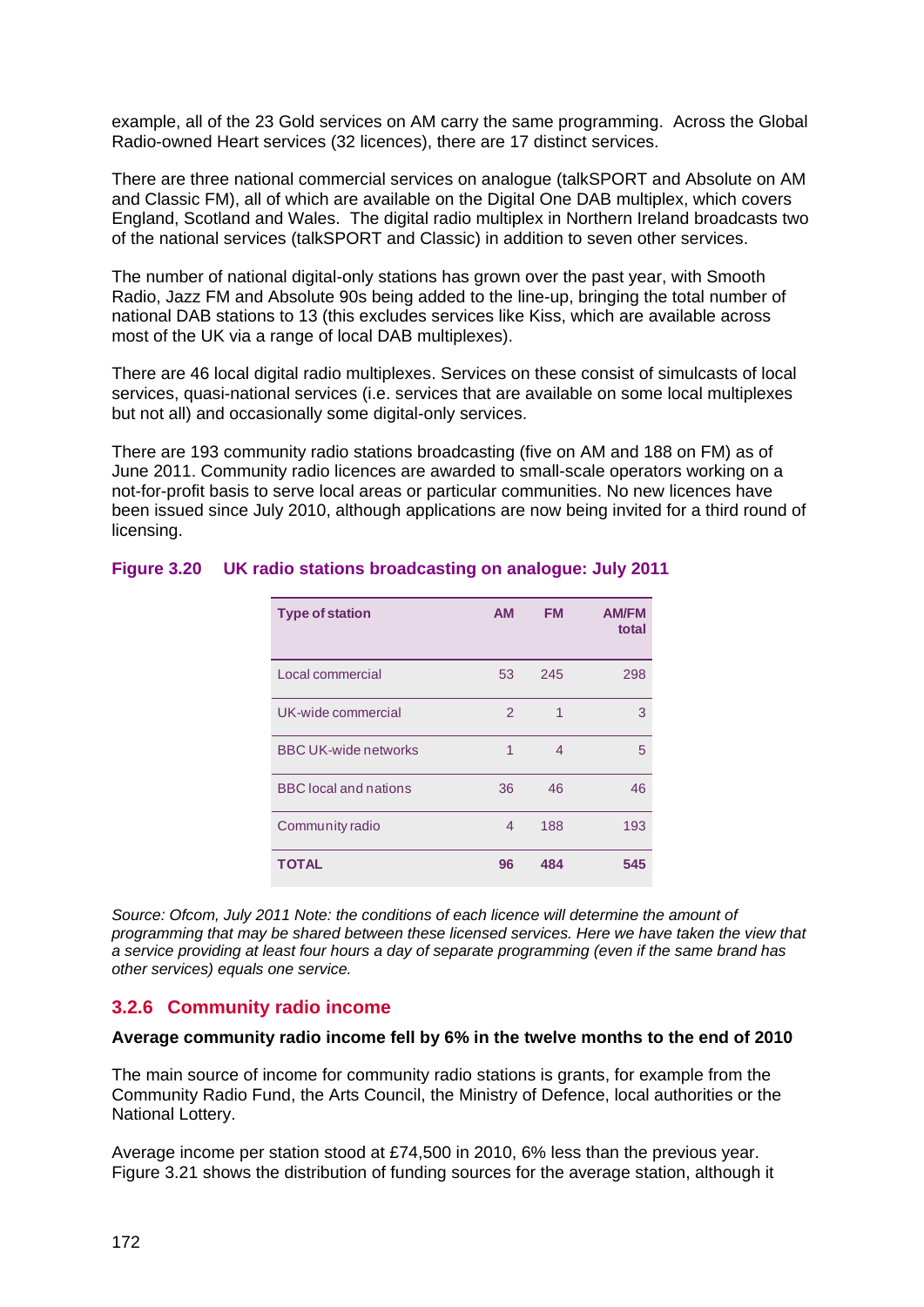should be noted that there can be quite a wide variation in those sources across operators. The grants' share of total industry income fell by 6pp year on year, accounting for 35% of all funds in 2010. Service level agreements or service contracts (SLAs) fell by 3pp over the year to 9%. SLAs involve the stations broadcasting output of social benefit on behalf of other organisations, in return for funding. The sale of on-air advertising and sponsorship accounted for 22% of income, roughly in line with the previous year (23%), although in real terms income from this source dropped (from an average of £18,000 in 2008/09 to £16,500 in 2009/10). Donations increased as a funding source rising, on average, from £7,100 to £10,500.



### <span id="page-18-0"></span>**Figure 3.21 Community radio income, by source**

*Source: Ofcom, community station revenues 2009/10*

# **The Future of Small-Scale Radio project**

In mid-2010 Ofcom commissioned research into 'small-scale' radio stations, defined as those which have a coverage area of less than ten kilometres and/or serve a population area of fewer than 250,000 adults (aged 15+).

Small-scale stations are typically not in a position to commission research on their audiences. There is little data about who listens to these services, as few are members of RAJAR, the official audience measurement service for the radio industry.

The government's policy to move larger services to DAB-only might open up the possibility of growth in this market segment, through new availability of spectrum in the FM band. The aim of Ofcom's research was to develop a better understanding of smaller stations and how they serve their listeners.

## **Background and objectives**

There are around 500 local non-BBC stations licensed in the UK, of which around 350 can be described as small local stations. These fall into two categories, according to the way they are licensed.

**Small commercial stations** - whose primary aim is to make profits by selling advertising. Licence conditions require the provision of a certain amount of locally-focused programming.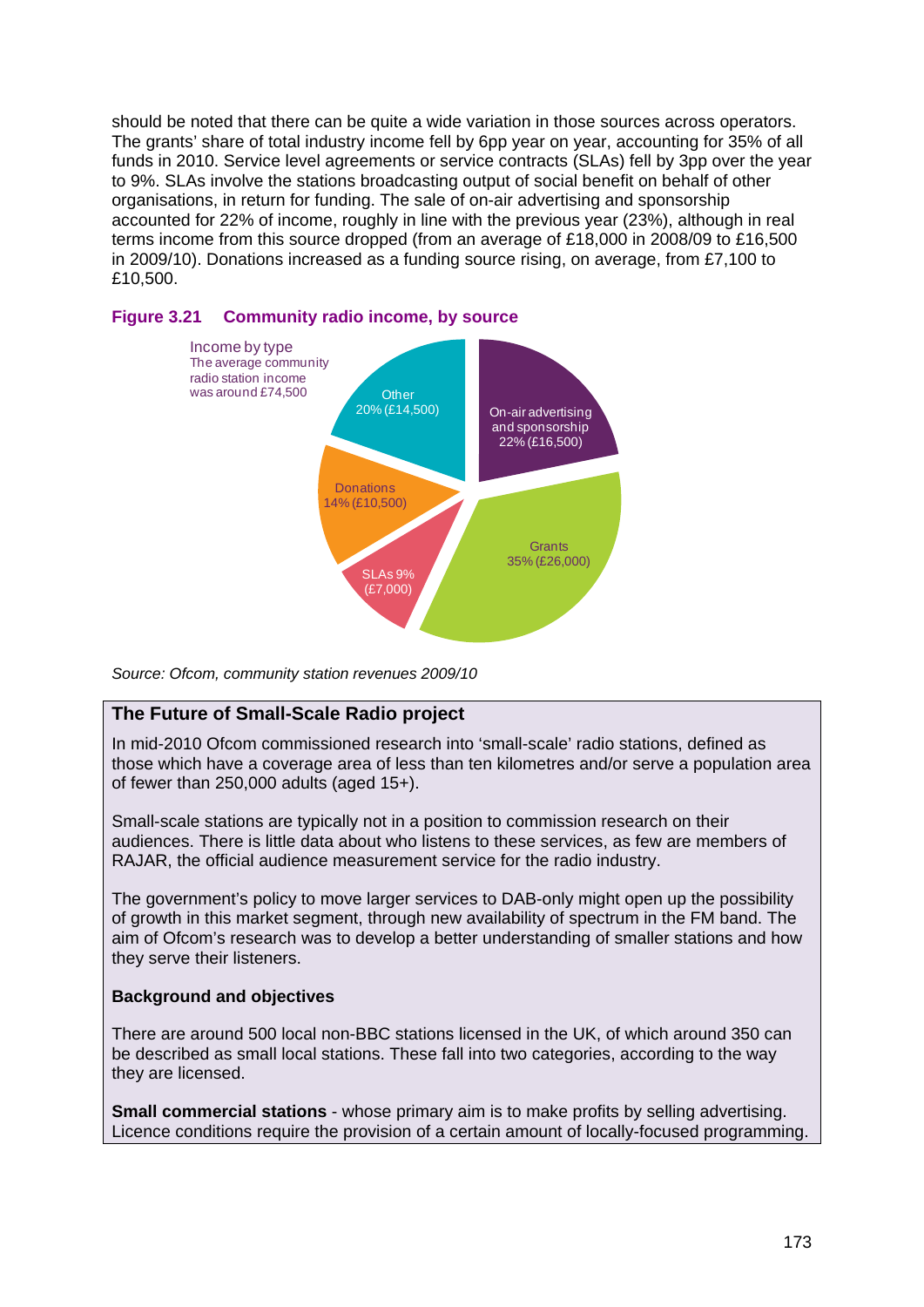**Community stations -** a relatively new type of station. These are not for profit and have funding from different sources, such as grants. They may not make more than 50% of their income from advertising/sponsorship. Licences may not be traded. Licence conditions include a requirement to provide 'social gain' (e.g. community information).

Both of these types of small-scale station have been under growing financial pressure due to declining advertising revenues and more recently, declining public funding [\(Figure 3.21\)](#page-18-0).

## **Brief summary of research findings**

The research has shown that small-scale radio services are highly valued by their listeners.

They are felt to be unique and to offer benefits to listeners and communities, such as supporting local businesses, that are not provided by other (larger) radio stations. Listeners expressed relatively higher levels of engagement and attachment to their respective smallscale stations.

While listeners believed that community and small commercial stations had some similar characteristics, they were seen to have a very different 'feel' and appeal from each other, and to deliver benefits in different ways.

Despite this, for both types of small-scale stations, they are not seen to deliver to the same level as larger stations; for example, in their consistency of output.

As part of the research, hypothetical scenarios were explored, involving different responses to the growing financial pressure faced by these stations. The research findings indicate that listeners are willing to accept more local commercial activity as a way of helping stations remain sustainable; other possibilities, such as stations becoming more 'mainstream' and less locally focused, were less popular with listeners.

Full details of the project, including the research and findings, can be found here: <http://stakeholders.ofcom.org.uk/market-data-research/radio-research/>

# <span id="page-19-0"></span>**3.2.7 Recorded music revenue**

#### **Recorded music revenue continued to fall in 2010, mostly due to falling album sales**

Total recorded music revenues fell b y 8.6% in 2010, according to data from the Entertainment Retailers' Association [\(Figure 3.22\)](#page-20-0). The value of album sales, which make up over 84% of the total recorded music revenue, fell by 10.6%. The value of singles sales continued to rise in 2010 with a 9.4% annual increase, as online music stores such as iTunes enabled consumers to purchase individual music tracks without having to buy an entire album.

The value of sales of recorded music fell further in 2010 than in the previous three years, declining 8.6% in 2010 compared to an average reduction of 4.5% since 2007. The far lower unit cost of singles compared to albums, despite increased volumes, resulted in consumer spending on music declining overall.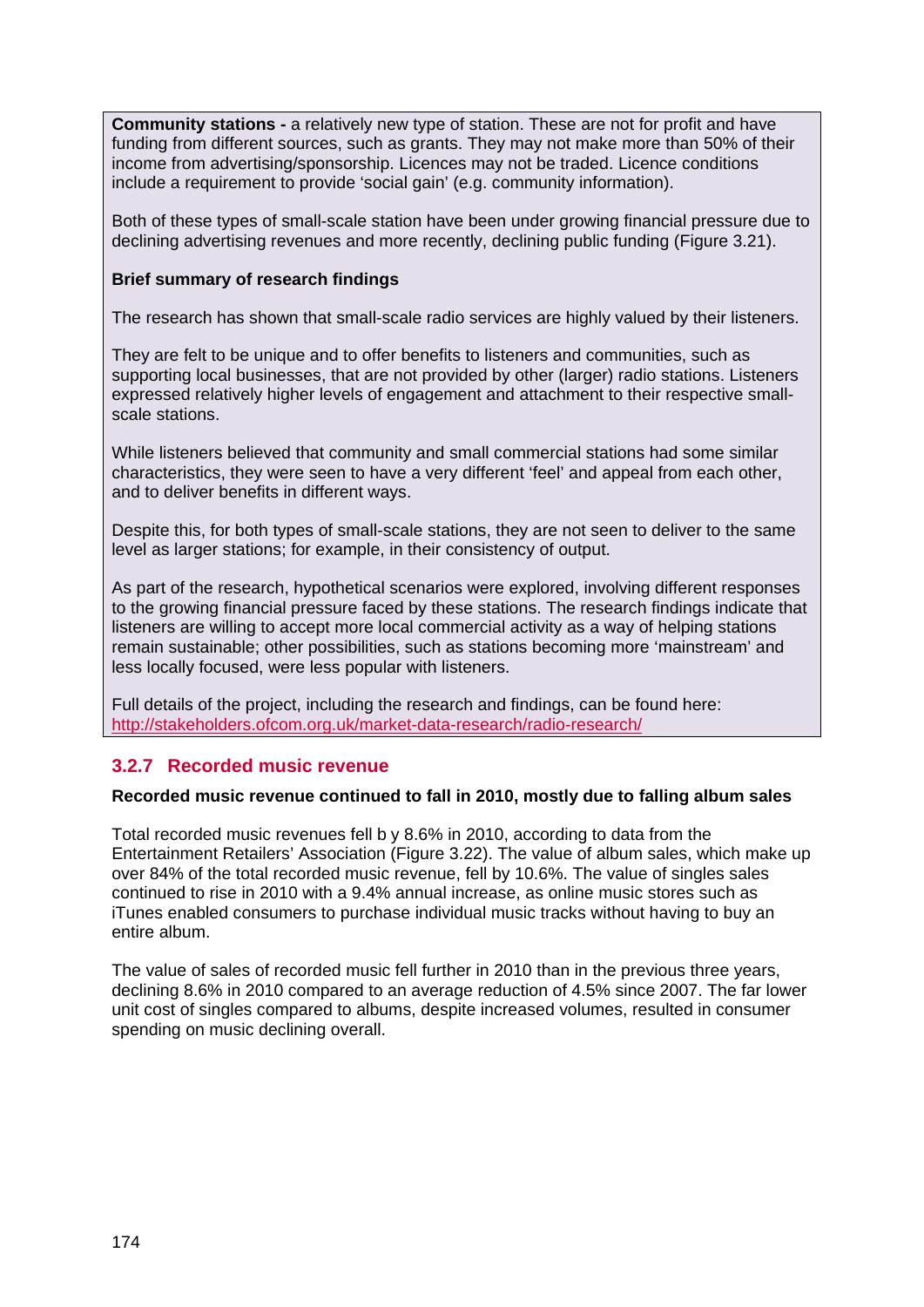

## <span id="page-20-0"></span>**Figure 3.22 Recorded music retail revenues: 2007-2010**

*Source: Entertainment Retailers' Association yearbook 2011. Figures are nominal.* 

## **Digital sales accounted for nearly a quarter of music retail revenue in 2010**

Digital's share of recorded music revenues increased in 2010 to reach 24% of the total (up by 5pp in a year). Within the digital total, singles' share of it overtook albums for the first time to account for 53% of digital revenue in 2010, compared to 50% in 2009. Physical sales still accounted for a significant (albeit declining) share of revenue.



#### **Figure 3.23 Distribution of recorded music retail revenues: 2007-2010**

*Source: Entertainment Retailers' Association yearbook 2011 Note: This chart does not include revenues from music videos.*

#### **Volume of album sales continues to fall as singles sales increase to 162 million units**

[Figure 3.24](#page-21-0) illustrates consumers' preferences for physical and digital media, split between albums and singles. While digital's share of both is increasing, the declining popularity of physical album sales resulted in an overall fall in album volumes in 2010. The volume of physical singles sales in 2010 was only 2.1 million units, compared to the 159.7 million sold online.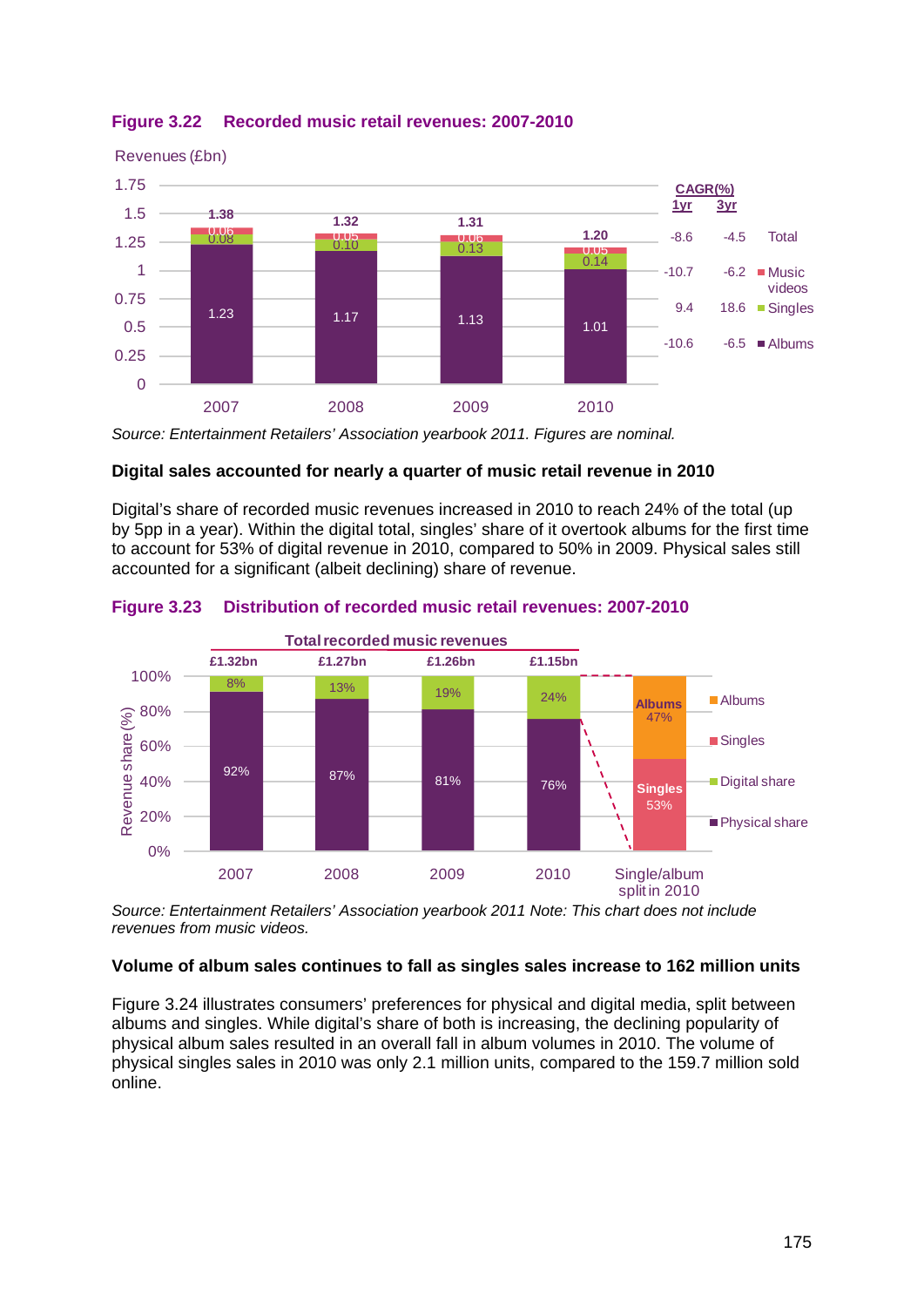

# <span id="page-21-0"></span>**Figure 3.24 Recorded music sales, by volume: 2007-2010**

*Source: Entertainment Retailers' Association yearbook 2011*

#### **Download-to-own business models are responsible for annual digital music revenue growing 15% year on year**

[Figure 3.25](#page-21-1) illustrates that among the alternative digital music business models, the online 'download-to-own' (DTO) model (e.g. the music tracks that can be purchased from iTunes) was the only one to increase in value during 2010. Its £36.3m (19%) growth was responsible for driving the 15% increase in the digital music market overall, of which online DTO makes up 87%. Mobile subscription services have continued to fall in popularity during 2010, having contracted by an average annualised rate of 15% p.a. over five years.



#### <span id="page-21-1"></span>**Figure 3.25 Digital music revenues, by business model: 2005-2010**

*Source: Screen Digest. Note: excludes revenue from ad-supported services. Due to different data sources this chart is not directly comparable with previous charts. Figures are nominal.*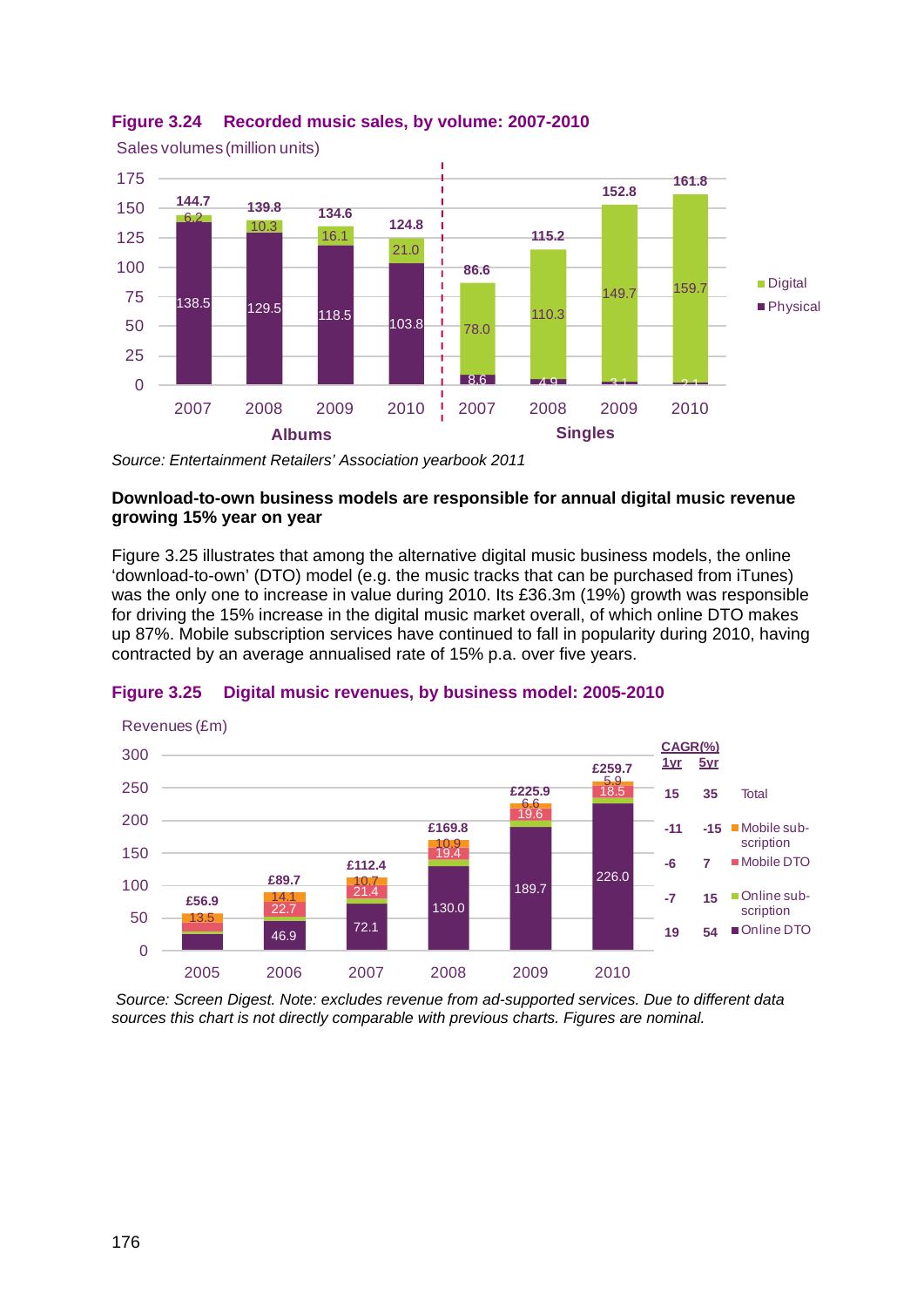# <span id="page-22-0"></span>3.3 The radio and audio listener

# <span id="page-22-1"></span>**3.3.1 Introduction**

The following section examines how patterns of radio and audio listening have changed in the UK, both in the past year and over the longer term. It uses audience data to analyse listening by sector and by age group, as well as drawing on consumer research.

Key points in this section include:

- **The number of weekly radio listeners in the UK reached a new high of 91.6% of the adult population in Q1 2011, up by 1pp since Q1 2010.** This represents the highest weekly reach figure since RAJAR's present research methodology was introduced in 1999 (page [178\)](#page-23-1).
- **Over the past five years, UK-wide stations' share rose, while that of local stations fell.** BBC network services listening hours increased by 2.5% over the fiveyear period, commanding a 46.3% share of all hours in 2010. National commercial stations' hours rose by 5.2% over the same period. BBC local and nations stations' hours fell by 21%, and local commercial stations' share fell by 7.3% (page [179\)](#page-24-0).
- **DAB set sales remain steady, at 1.9 million in the year to Q1 2011,** representing a fifth (22.3%) of all radio device sales (up from 20.9% in the year to Q1 2011); the rest were made up of analogue set sales (page [186\)](#page-31-1).
- **Digital listening rose by 2.5pp in a year to reach 26.5% in Q1 2011.** Analogue accounted for a 65.4% share of listening while 8.1% was unspecified (page [181\)](#page-26-1).
- **BBC 6 Music was the most listened-to digital-only station in Q1 2011,** with its weekly listener base growing by 261% since Q1 2006, reaching 1.3 million weekly listeners (3% of the market) on average (page [184\)](#page-29-1).
- **Listening to the radio online in the UK remains more popular than listening to other audio content online through, for example, advertising-supported and subscription streaming services.** Eighteen per cent of households used the internet to listen to the radio, whereas 7% used free streaming services such as Spotify and 2% used subscription-based streaming services such as Spotify Premium (page [188\)](#page-33-1).

# <span id="page-22-2"></span>**3.3.2 Weekly radio reach in the UK**

#### **Weekly radio reach was up across the board year on year, reaching new highs in Q1 2011**

Weekly radio reach increased across all station types, reaching a record 91.6% of the adult (15+) population in Q1 2011, the highest level since RAJAR's present research methodology was introduced in 1999.

Over the past five years, the BBC local/nations' stations were the only station type where reach fell, collectively from 21.1% in 2005 to 18.4% in 2010. But the overall reach of the BBC's radio stations still rose (by 0.3pp to 67.1% at the end of 2010), thanks to a 2.3pp increase in the reach of BBC network stations.

For the commercial sector, reach increased both for national and local stations over a five year period. National commercial stations increased by 2.5pp to 28.5% at the end of 2010.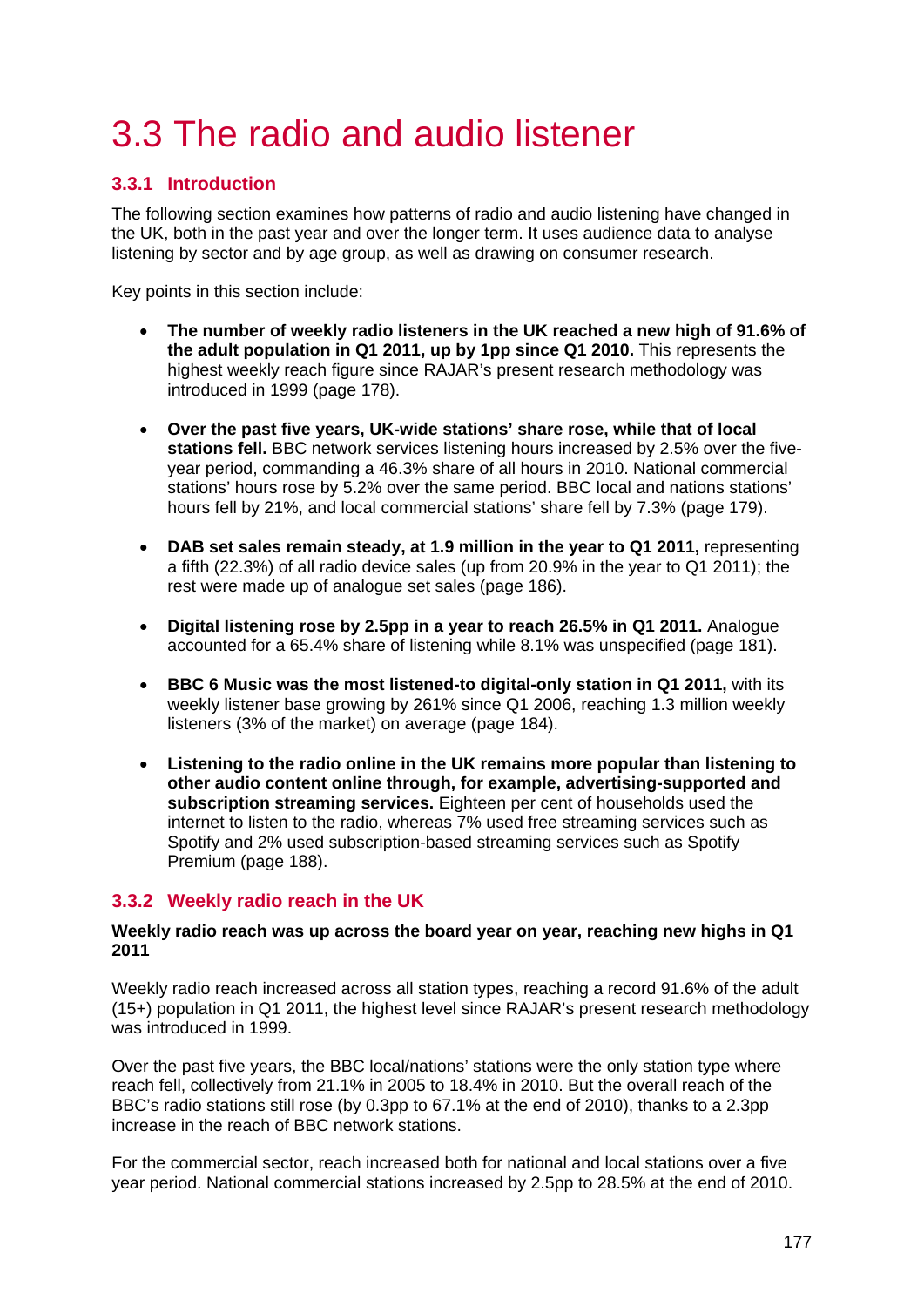For local commercial stations, the comparative increase was 0.7pp, but the local commercial sector had a significantly higher reach than its national counterpart, at 51.5%. Taken together, the commercial sector reached 66% of the population in Q1 2011, attracting 34 million UK adults every week.

### <span id="page-23-1"></span>**Figure 3.26 Reach of radio, by sector**

Percent of population



*Source: RAJAR, all adults (15+), 2004-2010 calendar years and Q1 2011*

# <span id="page-23-0"></span>**3.3.3 Listening hours**

#### **National stations increase in popularity over the past five years as local radio declines**

Over five years, the BBC and commercial radio have seen listening fall. In terms of share of listening hours, the BBC has broadly held its share at 55% since 2005. It is the same story for commercial radio, registering a small (0.6pp) increase over five years, with a 43.4% proportion of listening hours at the end of 2010.

Year on year, the BBC's share remained unchanged, at 55.2% in 2010, whereas commercial radio's share increased by 0.8pp; from 42.6% in 2009 to 43.4% in 2010.

## **Figure 3.27 Share of listening hours, by sector**



Percent of listening hours

*Source: RAJAR, all adults (15+), 2004-2010 calendar years and Q1 2011*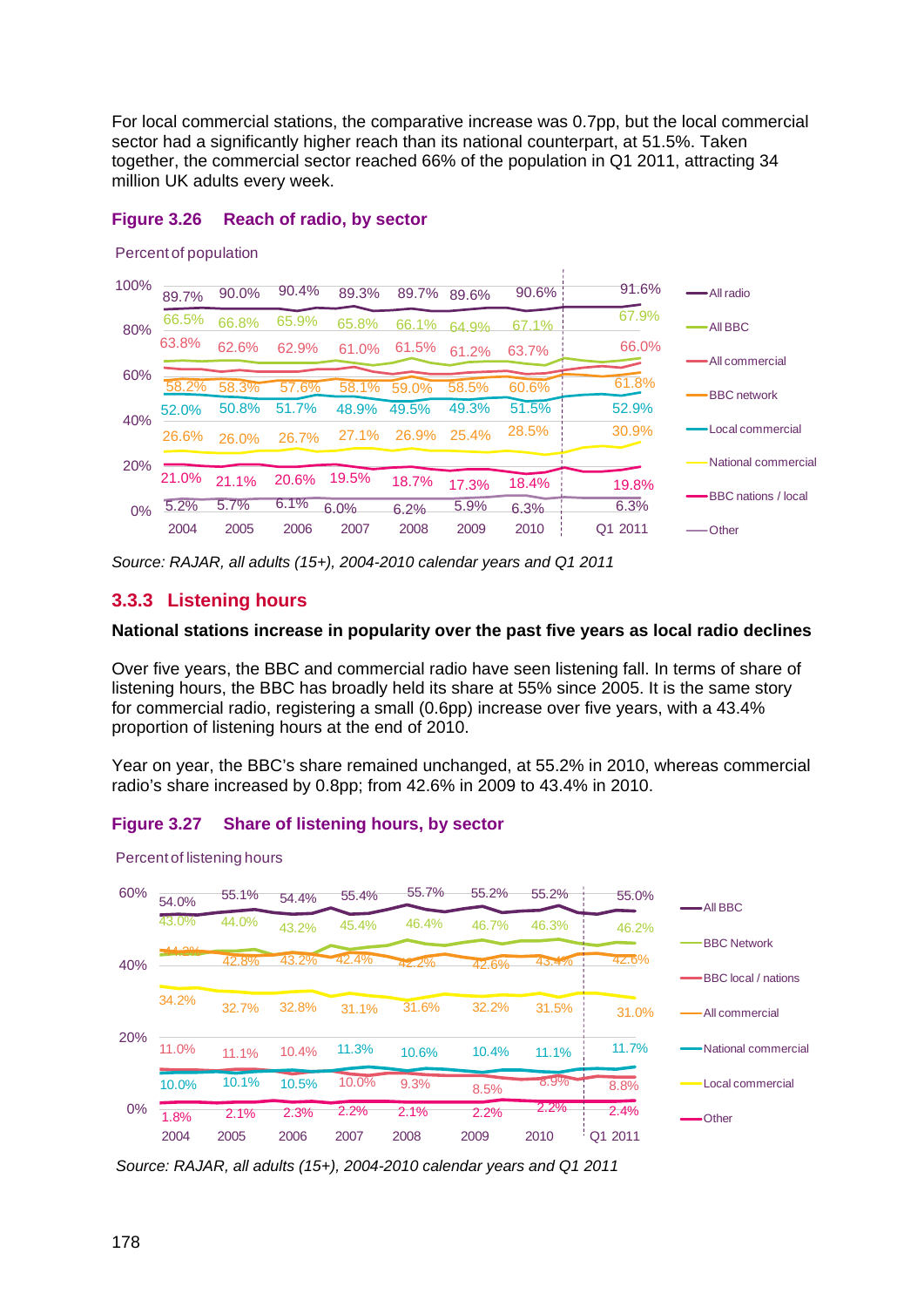BBC network radio (the BBC's UK-wide radio stations) and national commercial radio were the only sectors in which listener hours grew between 2005 and 2010. With only three national commercial stations available on analogue radio, the national commercial sector has benefited from the increased number of stations available on digital radio.

BBC local stations, including the national stations for listeners in Scotland, Wales and Northern Ireland, have seen the largest reductions (21%) in listener hours in the five-year period to 2010. Local commercial station hours also registered a five-year decline of 7.3%.

## <span id="page-24-0"></span>**Figure 3.28 Changes in listening hours, by sector: 2005-2010**



Percentage change in listening hours

#### **Average time spent listening to radio increases with age**

[Figure 3.29](#page-25-1) shows the demographic profile of average weekly listening hours for adults in the UK in the year to Q1 2011. It shows that listening increases with age, peaking in the 55- 64 age group. It is higher among men than women, with the former listening on average to 2.2 more hours per week than the latter. Those in the ABC1 group listen to 1.3 fewer hours than those in the C2DE category.

*Source: RAJAR, all adults (15+), data based on calendar years 2005 and 2010*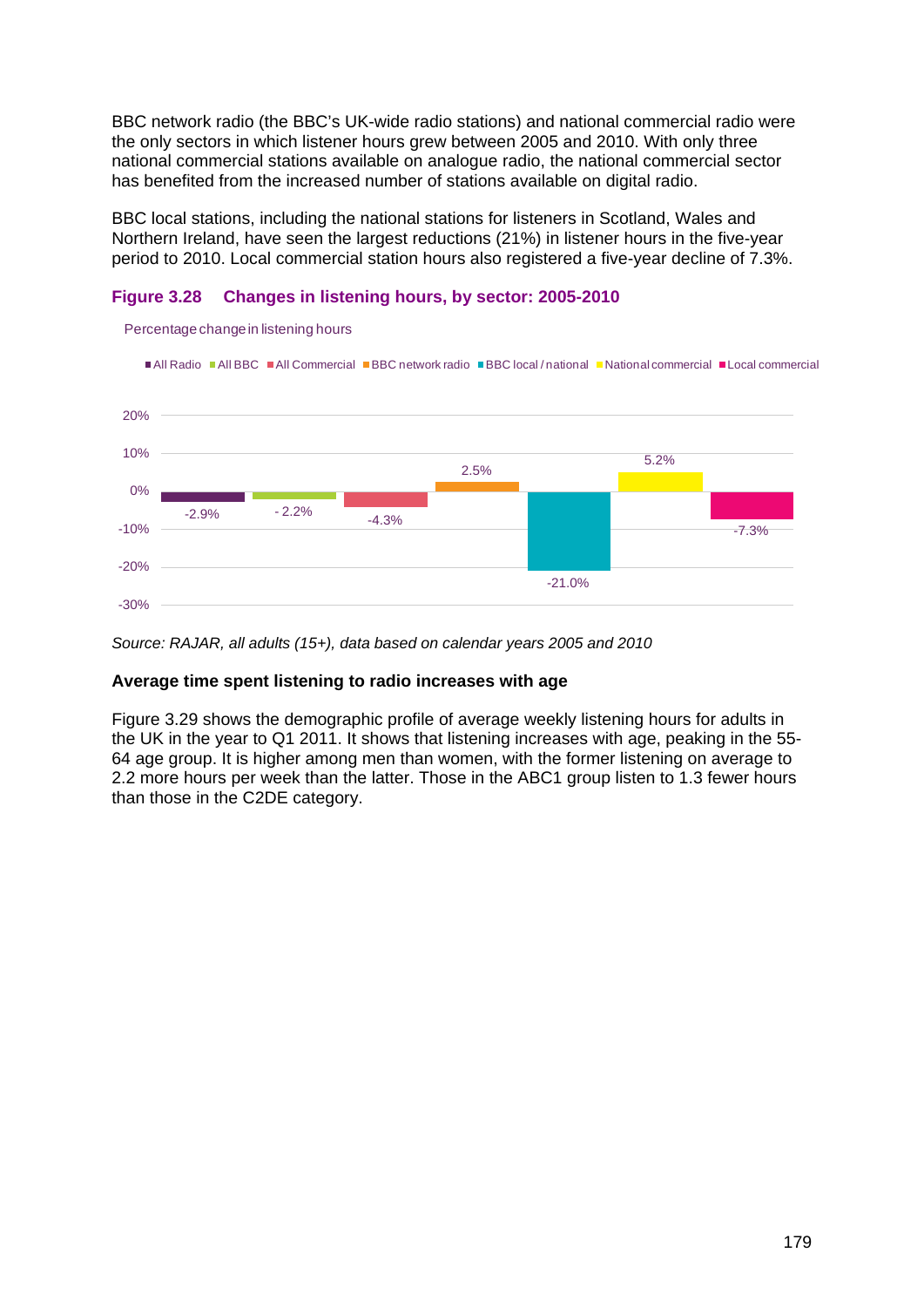

# <span id="page-25-1"></span>**Figure 3.29 Average weekly listening by demographic, year ending Q1 2011**

*Source: RAJAR, all adults (15+), year ending Q1 2011, average weekly listening hours per head of population*

## **Five-year decline in listening hours is driven by under-44s**

Despite a positive 2010 for radio listening, as illustrated in [Figure 3.10,](#page-8-1) the five-year trend remains negative, with a 2.9% fall in overall listening. [Figure 3.30](#page-25-2) shows the percentage change in listening hours over the last five years, by RAJAR age group. The 15-24 age group remains the group demonstrating the sharpest decline, with all listener hours among all adult groups under 44 showing a reduction.

# <span id="page-25-2"></span>**Figure 3.30 Changes in listening hours, by age: 2005-2010**



Percentage change in listening hours

*Source: RAJAR, all adults (15+), data based on calendar years 2005 and 2010*

# <span id="page-25-0"></span>**3.3.4 Most listened-to radio stations**

## **Many stations' weekly reach rose in 2010, with BBC network stations remaining the most popular**

BBC Radio 2, BBC Radio 1, BBC Radio 4 and BBC Radio Five Live are the UK's most listened-to radio stations, according to RAJAR average weekly reach figures.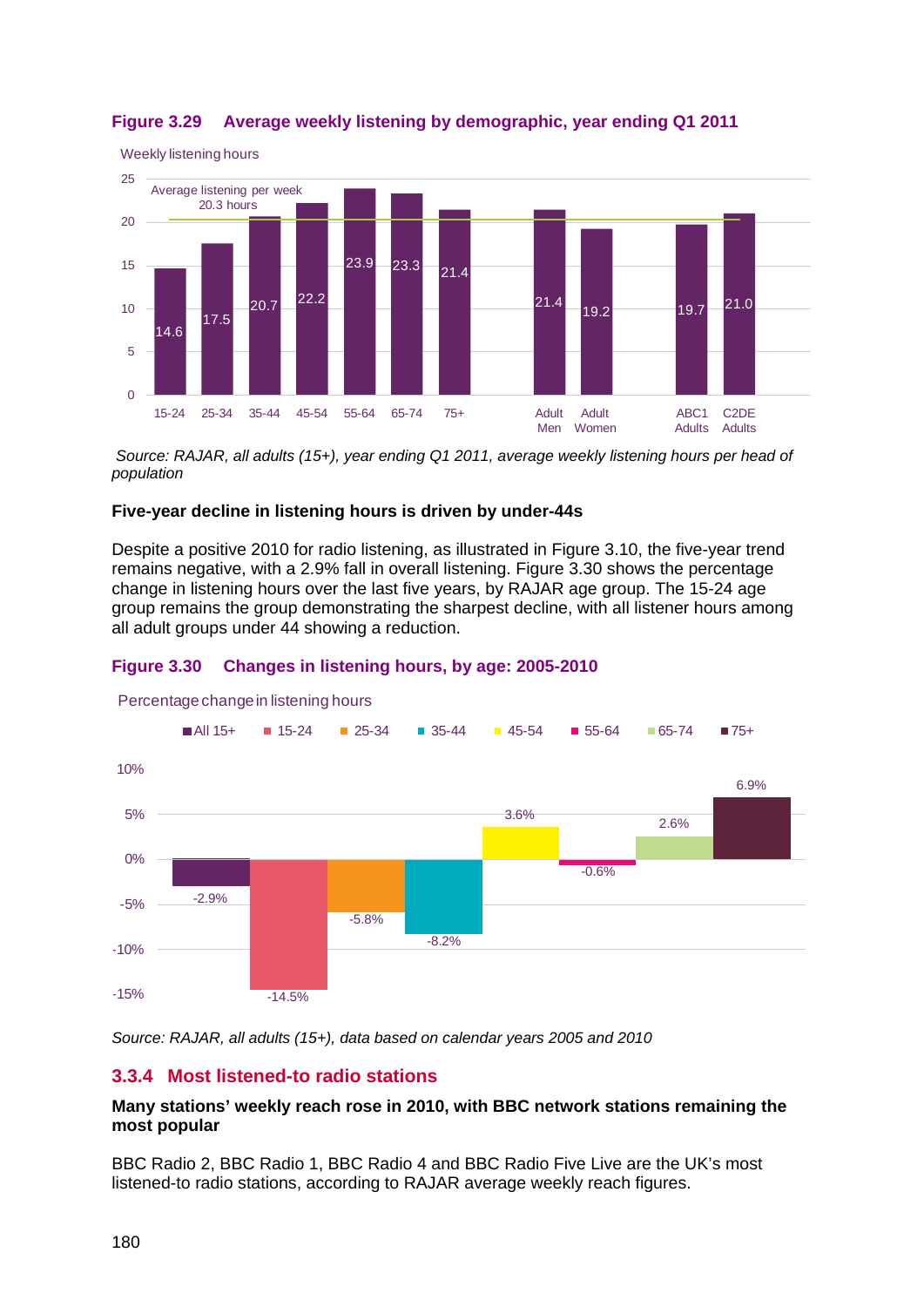The national commercial radio stations Classic FM and talkSPORT also experienced increases during the year to Q1 2011 (of 6.7% and 7.2% respectively). They had higher listening than BBC Radio 3 but less than all other BBC analogue network stations.

BBC 6 Music, which is the UK's most listened-to digital-only station, was the fourteenth most listened-to overall. The Hits, the most listened-to digital-only commercial station, was placed fifteenth.





*Source: RAJAR, all adults (15+), year ending Q1 2011*

# <span id="page-26-0"></span>**3.3.5 Digital radio listening trends**

# **Digital listening increases by 8.7 percentage points in three years**

Digital radio listening as a proportion of total listening rose by approximately 3pp each year, comparing Q1 figures in each of the last three years, rising by 8.7pp between Q1 2008 and Q1 2011. The figure includes listening via both online and digital TV platforms, as well as through DAB radio sets.

# <span id="page-26-1"></span>**Figure 3.32 Share of listening hours across analogue and digital platforms**

![](_page_26_Figure_9.jpeg)

Radio listening share by digital and analogue listening

*Source: RAJAR Ipsos MORI/ RSMB. 'All adults' (15+), data relate to corresponding year ending each date shown. Note: 'Unspecified' relates to listening where the radio platform was not confirmed by the listener*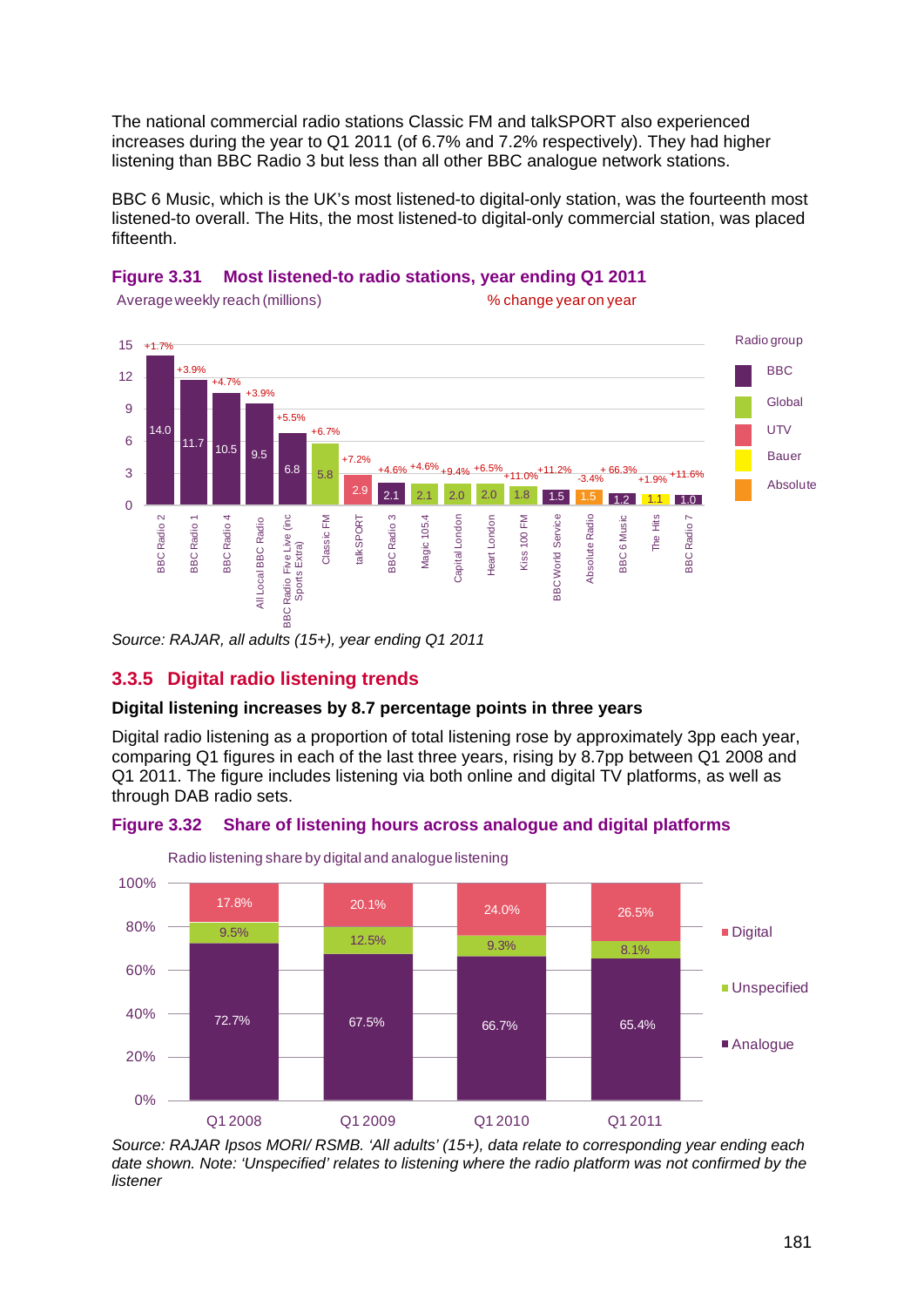[Figure 3.33](#page-27-1) illustrates that older listeners are less likely to listen through a digital radio platform. For listeners under 64, at least half claim to listen to digital radio on a monthly basis. In the 65-74 age group the figure falls to 42%, and to 25% for the over-75s.

![](_page_27_Figure_1.jpeg)

<span id="page-27-1"></span>**Figure 3.33 Digital radio monthly listening, by age group**

*Source: Ofcom research, Q1 2011. Base: All who listen to the radio (n=2811) Q: Use digital radio at least monthly*

# <span id="page-27-0"></span>**3.3.6 Digital radio share, by sector**

## **UK-wide stations have the highest proportion of digital listening**

UK-wide BBC network stations and national commercial stations have the highest level of digital listening compared to other station types. Digital listening to local and nations' BBC stations, and to other local commercial stations, is typically less popular, at 14% and 16% respectively, compared to 2009 shares of 15% and 16% respectively.

There are only three national commercial stations available in the UK on analogue radio. Absolute Radio and talkSPORT are not available nationally on FM. Absolute Radio had a proportion of digital listening over the half-way mark, at 55%, possibly due in part to a focus on recorded music content and its limited FM availability (music listening on AM is generally considered an inferior experience). By comparison, national-FM-available Classic FM and talk-radio-based talkSPORT attract only 26% of listening hours through digital radio platforms.

BBC Radio Five Live, available only on analogue via the AM frequency band, had the highest share of digital listening for a BBC analogue-available station, with 38% occurring via a digital platform.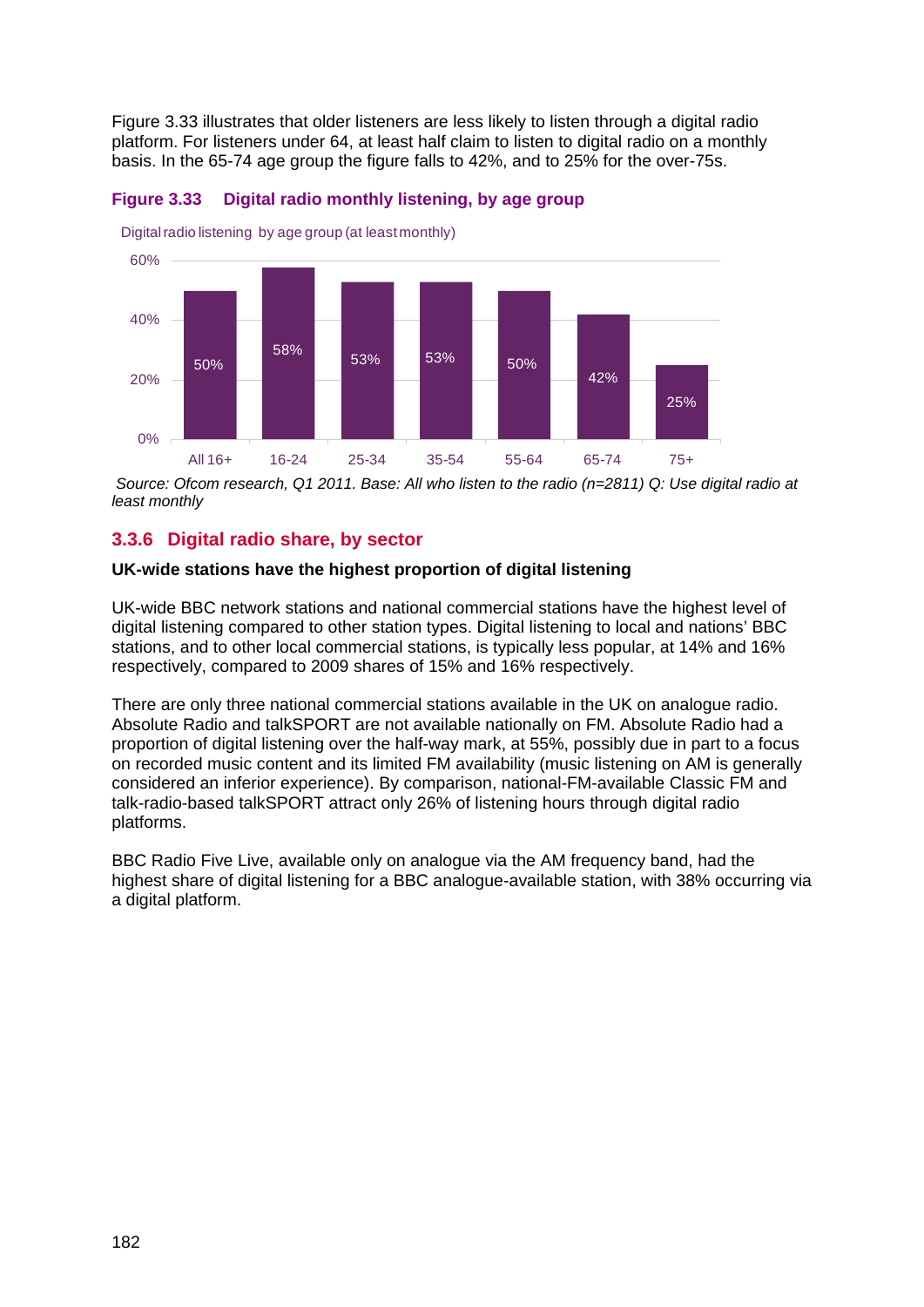![](_page_28_Figure_0.jpeg)

# **Figure 3.34 Audience profiles and platform split, by sector and station: year ending Q1 2011**

# **BBC 6 Music becomes the most listened-to digital-only radio station**

Following a public campaign to keep the station open, which ran from February to July 2010, BBC 6 Music's reach increased by 27% (Q1 2011 compared to Q1 2010) to 1.3 million adult listeners, making it the UK's most popular digital-only radio station.

NME Radio was the only digital-only national station whose reach did not increase in the year to Q1 2011. The service ceased broadcasting nationally over DAB in June 2010. The largest increase in average weekly reach came from Absolute 80s, with a 136% rise since the station launched in December 2009. Other digital-only stations saw rises in reach ranging from 5% to 35%.

The digital-only market, while currently much smaller than analogue-available stations in terms of listening hours and reach, is populated by a wider range of owners among the most popular stations, compared to the same segment of the analogue market. There are two independent stations (not part of a larger radio group) in the top ten: Planet Rock and Jazz FM. Bauer Radio has three digital-only stations in the top ten, while Absolute has one. Global Radio owns one digital-only national station, Chill, which was available nationally only through the Sky and Virgin Media digital television platforms in 2010.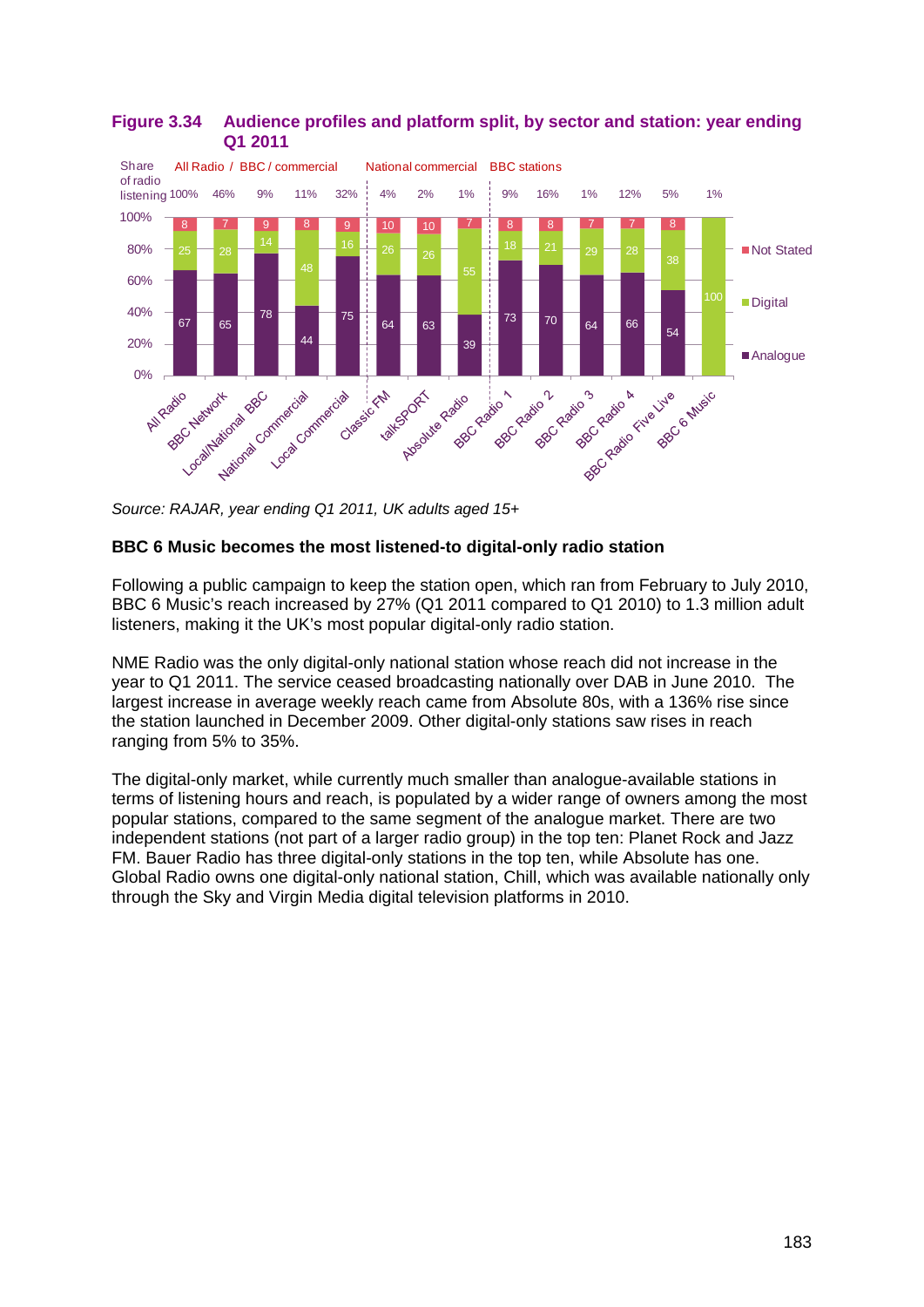![](_page_29_Figure_0.jpeg)

### <span id="page-29-1"></span>**Figure 3.35 Most listened-to digital-only stations, Q1 2011**

Average weekly reach Q1 2011 (millions)  $\frac{1}{2}$  has been also thange year on year

*Source: RAJAR, Q1 2011, UK adults aged 15+*

## <span id="page-29-0"></span>**3.3.7 Listening patterns across the UK nations**

The shares of listener hours among the categories of stations shown in [Figure 3.36](#page-30-1) have remained broadly similar for the UK in the year to Q1 2011. There are, however, significant variations in listening hour shares between the UK nations, outlined below.

- In **Northern Ireland**, BBC stations Radio Ulster and Radio Foyle achieve the highest proportion of listening hours for BBC local/national stations across the UK, with a share of 22%. BBC network stations' share has increased by 2pp over the year but was still the lowest among the four nations, at 27%, 19pp below the UK average.
- **Wales** had the highest levels of listening and reach in the year to Q1 2011. It has the lowest proportion of local commercial listening, 6pp below the UK average. Half of all listening in Wales is to one of the BBC's UK-wide network radio stations. Taken with BBC local/national stations, this brings the BBC's listening share to its highest level among the four nations, at 62%.
- In **Scotland**, local commercial services attracted a higher share than anywhere else in the UK, at 40% of all listening hours. Furthermore, 54% of all Scottish listening hours were to stations in the commercial sector, the highest proportion in the UK.
- In **England**, listening shares have stayed the same year on year, despite an increase in overall listening and reach. BBC network stations attract the largest collective share, at 55% of total hours.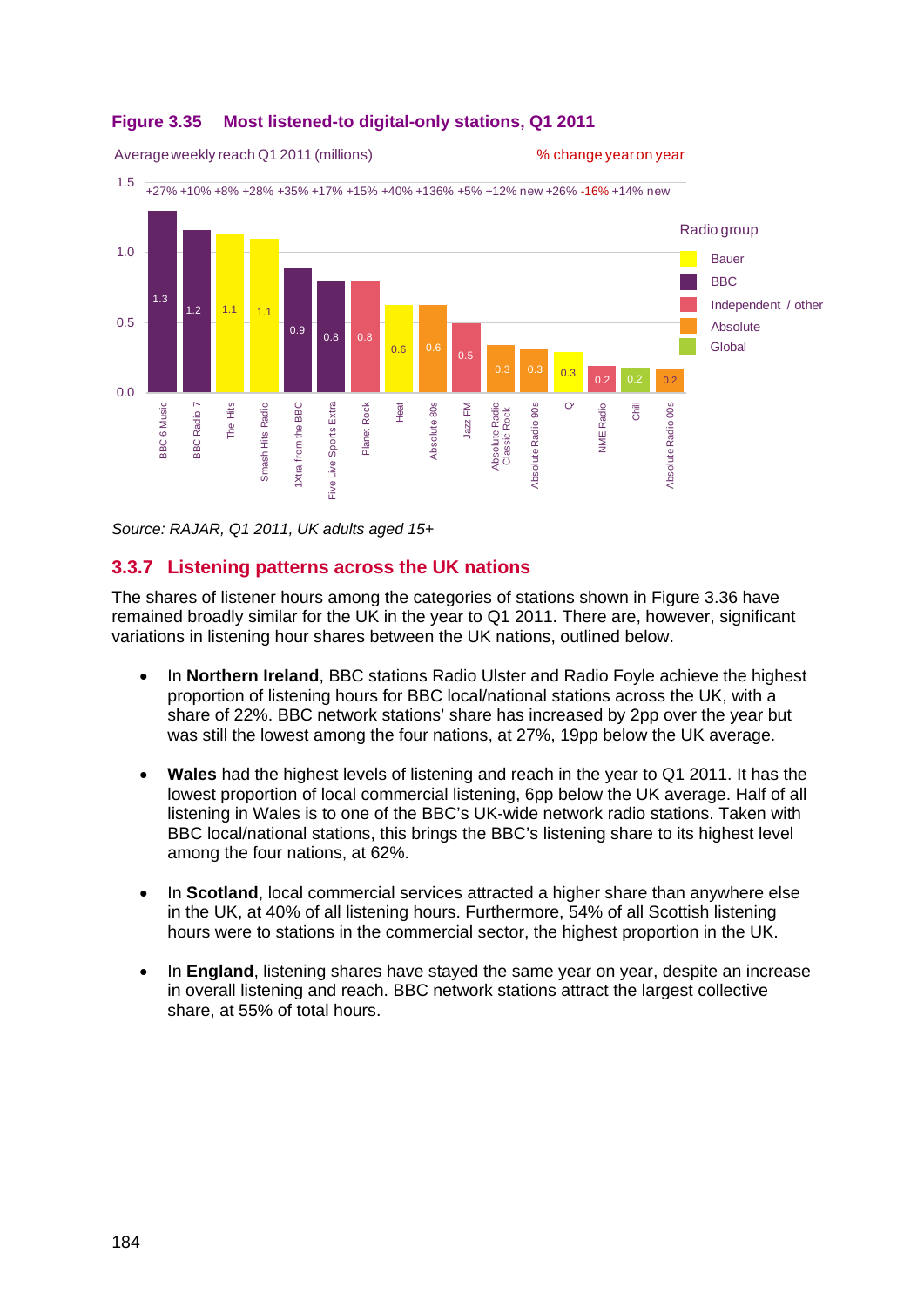![](_page_30_Figure_0.jpeg)

# <span id="page-30-1"></span>**Figure 3.36 Share of listening hours, by nation**

*Source: RAJAR, All adults (15+), year ending Q1 2011 Note: Audience share by category (year to Q1 2011) % share BBC & commercial, local & national*

# <span id="page-30-0"></span>**3.3.8 Location of radio listening**

## **65% of radio listening takes place in the home**

The locations where radio listening takes place have remained relatively unchanged over the last five years. In-vehicle listening accounted for a fifth of all radio consumption in Q1 2011, according to RAJAR. A further 15% of listening takes place at work or away from the home.

# **Figure 3.37 Location of listening, year to Q1 2011**

![](_page_30_Figure_7.jpeg)

*Source: RAJAR, year ending Q1 2011, UK adults aged 15+*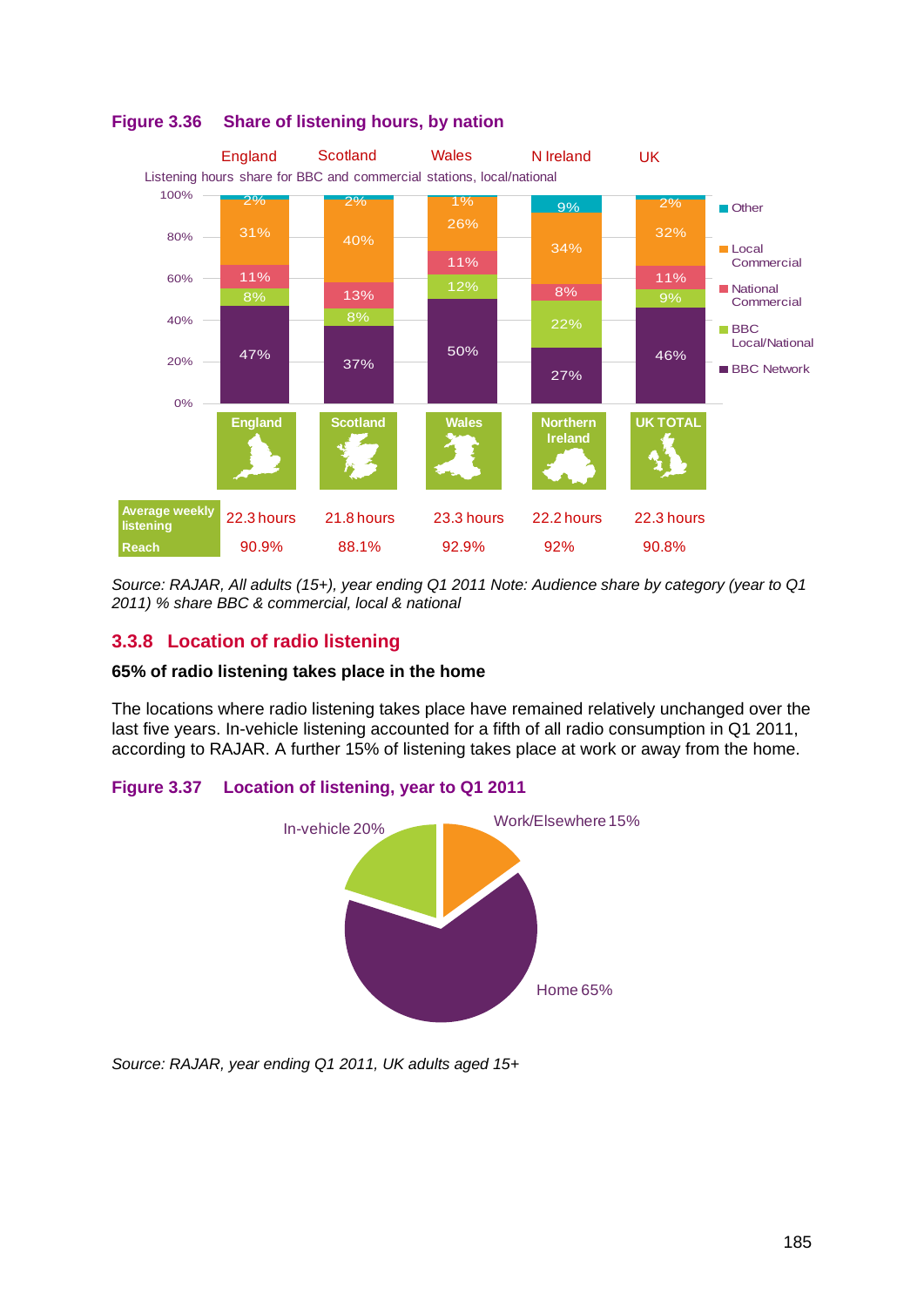# <span id="page-31-0"></span>**3.3.9 Retail sales of radio sets**

#### **DAB set account for 22% of all radio sales**

DAB sales have remained stable at 1.9 million in the year to Q1 2011. While analogue sales still account for the majority of radio sets sold (77.7%), DAB increased its proportion of sales by 1.4pp to 22.3%.

The portable market accounted for nearly half (49.8%) of total DAB sales in the year to Q1 2011, representing 64.5% of the overall portable radio market. Total radio set sales (analogue and digital) were down by 677,000 to 8.5 million in the year, mostly due to a decline of 655,000 in analogue sales.

![](_page_31_Figure_4.jpeg)

#### <span id="page-31-1"></span>**Figure 3.38 Number of analogue and digital radio sets sold**

*Source: GfK sales data, 2006-2011. Note: Figures cover GB only, GfK Panelmarket data represents over 90% of the market. Categories of device included are: portable radios, personal media players, car audio systems, home audio systems, clock radios, radio recorders, headphone stereos, tuners and receivers.*

#### **83% of consumers are aware of the term 'digital radio' or 'DAB'**

Awareness of the terms 'DAB' and 'digital radio' have a high level of awareness, with 83% of consumers recognising at least one of the terms by Q1 2011. [Figure 3.39](#page-31-2) shows that 14% of consumers said they had not heard of either term, while 3% answered 'don't know'.

## <span id="page-31-2"></span>**Figure 3.39 Have you heard of the term 'DAB' or 'digital radio'?**

![](_page_31_Figure_10.jpeg)

*Source: Ofcom research 2011*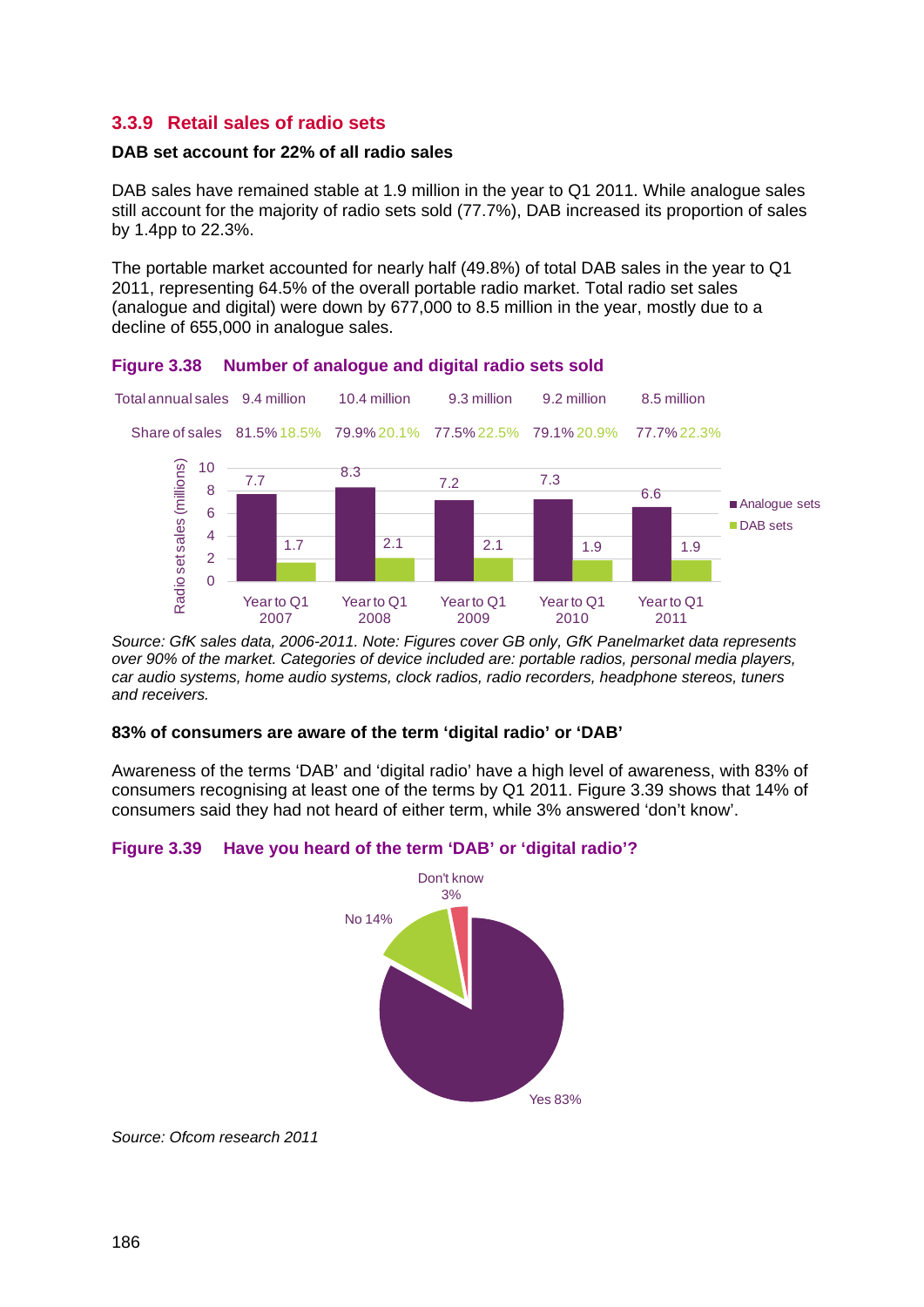By Q1 2011, 21% of research respondents without a DAB radio stated that they intended to buy one within the next 12 months. However, 51% of radio listeners without DAB said they were not planning to purchase a set in the next 12 months, 4pp lower than in 2010.

![](_page_32_Figure_1.jpeg)

Percentage of respondents who listen to the radio and have any active radio sets at home but have no DAB set in the home

![](_page_32_Figure_3.jpeg)

*Source: Ofcom research Q1 2011. Base: Those who listen to the radio and have any active radio sets but have no DAB sets in the home (n=1304) QP12: How likely is it that your household will get a DAB radio in the next 12 months?*

# <span id="page-32-0"></span>**3.3.10 Online music streaming services**

## **Growth in reach of music streaming sites slows**

Spotify continued to command the highest unique audience of online streaming services in the UK during 2010, with 7% year-on-year growth. However, this is significantly lower than the 74% growth the streaming service saw in its unique audience in the same period last year. Grooveshark also increased, with 49% growth. Last.fm's reach fell by 27% while We7.com's contracted by 18% over the same period. Sky Songs, a music subscription service from BSkyB, closed in February 2011<sup>[25](#page-32-1)</sup> following its launch in October 2009.

![](_page_32_Figure_8.jpeg)

**Figure 3.41 Unique audiences of selected music streaming sites**

*Source: UKOM / Nielsen. Month of April 2011, home and work panel. Applications included.*

<span id="page-32-1"></span> $\overline{\phantom{a}}$ <sup>25</sup> [http://songs.sky.com](http://songs.sky.com/)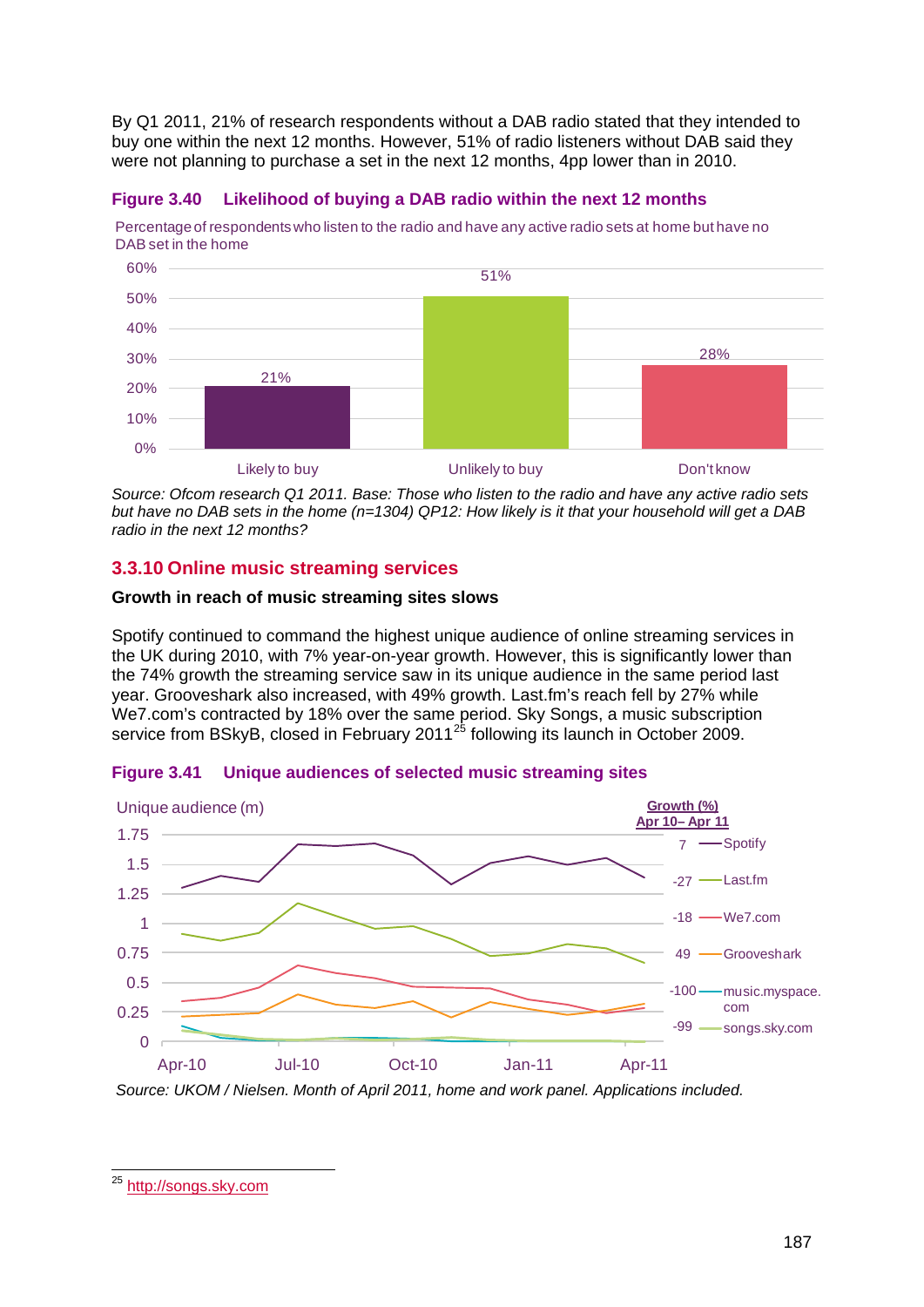## **Listening to the radio online is more popular than streaming services**

According to Ofcom's own consumer research, nearly a fifth (18%) of households use the internet to listen to the radio. Seven per cent used free streaming services such as Spotify while 2% used subscription-based streaming services such as Spotify Premium.

![](_page_33_Figure_2.jpeg)

<span id="page-33-1"></span>![](_page_33_Figure_3.jpeg)

*Source: Ofcom research, Q1 2011 QE10A. Which, if any, of these do you or members of your household use the internet for whilst at home? Base: Those with access to the internet at home (n= 2534)*

# <span id="page-33-0"></span>**3.3.11 Use of digital music services and devices**

## **UK listeners now spend more time using Spotify than iTunes**

Spotify, a free advertising-supported and paid subscription-based music streaming service, has surpassed iTunes in terms of the time spent by users using the services each month. [Figure 3.43](#page-34-0) shows users spending more time on Spotify every month from July 2010 onwards, out-performing primarily offline music players iTunes and Windows Media Player.

Despite Spotify's growth, in April 2011 it announced changes in the quantity of music that ad-supported users could listen to before having to take a paid subscription<sup>[26](#page-33-2)</sup>. The restrictions limit ad-supported users to 19 hours of music per month, with a maximum of five plays per track.

It is important to note that Nielsen Online's methodology only counts time spent on an application when it is 'in focus'. This refers to the application to which keyboard and mouse activity is directed; only one application can be in focus at any time. Furthermore, if the user remains inactive for 30 minutes or more, the time accrued to the application 'in focus' is discounted to one minute after the last-recorded activity.

As listening can occur while an application is 'out of focus' and because prolonged periods of inactive 'in-focus' activity are discounted, the time spent on the media applications and music streaming websites, shown in [Figure 3.43,](#page-34-0) does not represent actual time spent listening to music; it is likely to underestimate it. However, these data do show the time spent browsing, searching and compiling music playlists. The figures show the number of people who opened and ran these applications on their computers, and do not necessarily represent a connection to the internet.

<span id="page-33-2"></span> $\overline{\phantom{a}}$ <sup>26</sup> <http://www.spotify.com/uk/blog/archives/2011/04/14/upcoming-changes-to-spotify-free-open/>